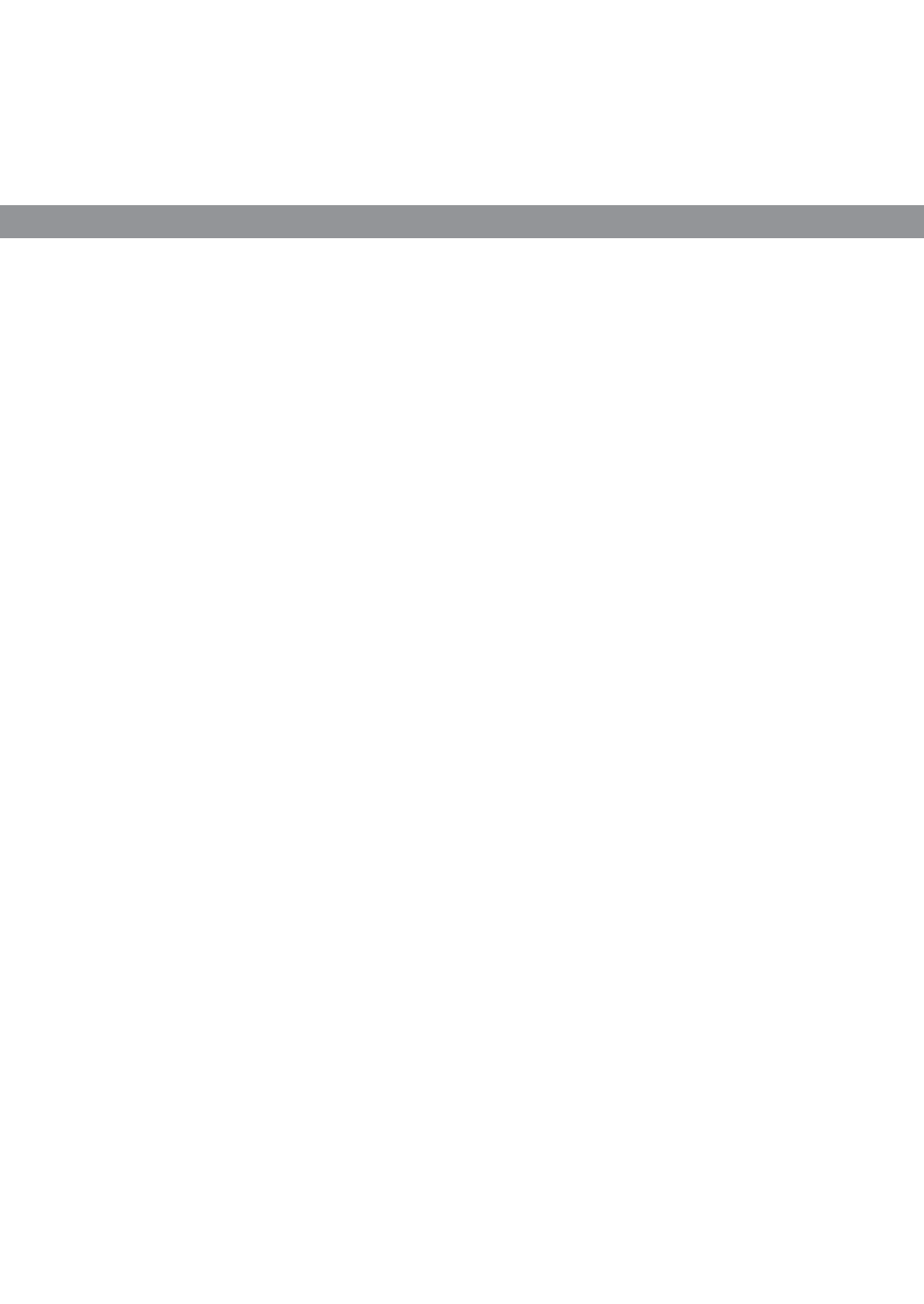## **Arab sprouts: new actors in a new political landscape**

**Florence Gaub and Dinah Abd El Aziz**

## **Introduction**

The events and aftermath of 2011 have transformed the Arab world: not only have they changed regimes and regional relationships, but they have also altered the often sclerotic political landscape in the respective countries. Under authoritarian regimes that had been in power for decades, political parties were often declared illegal or were severely circumscribed in their activities, media outlets were subject to state control and censorship, and research institutes were either entirely funded and controlled by the government or limited to non-political subjects. As the regimes fell, these restrictions vanished, making way for new actors in a highly politicised environment.

This study attempts to map these new actors in a political landscape that is still extremely volatile and fluctuating. Taking stock of developments so far, it focuses on three Arab countries (Egypt, Libya and Tunisia) which experienced regime change in 2011. It surveys the Arab Spring's fallout in institutional terms: beyond the headlinegrabbing events, what are the lasting effects of the uprisings and how can these be measured concretely? To this end, it identifies three main categories of institutions where changes have been significant (in both a positive and negative sense): (i) the media, (ii) political parties and (iii) think tanks. NGOs and the blogosphere have been excluded due to their *de facto* still limited influence and their highly fragmented approach to the new political order.

Although the three countries in question have each undergone different developments since the uprisings of spring 2011, they have followed similar trajectories, successively opening up and then restricting those very political freedoms that would allow the emergence of new political actors, and thus offering insights into the tangible results of a profound change in government.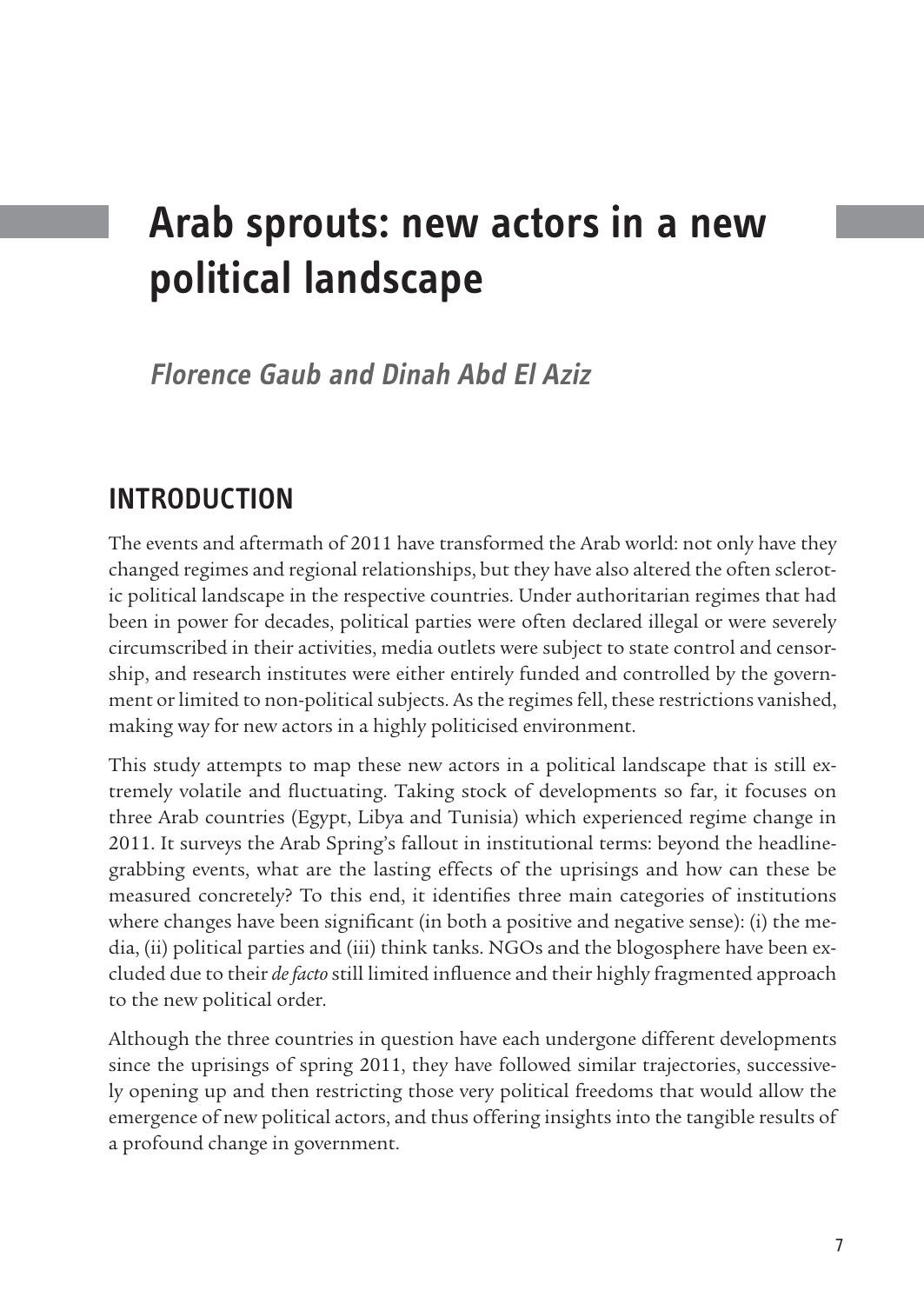## **Political parties**

#### **The status quo ante**

Although parties are today considered a salient feature of most political systems, they have in fact emerged only in modern times. The existence of political parties indicates, first and foremost, that the population needs to be involved in an increasingly complex political process. Depending on the system in which they operate, parties channel public opinion and communicate demands to the centres of power; they have a role in the selection of the political leadership of a country; they field candidates for elections, disseminate political information and play a constructive opposition role when not in power. In authoritarian systems they act as legitimising agents for the ruling regime and provide fora for civil engagement. Political parties can therefore either be created top-down or emerge from the bottom up, but in both cases their purpose is the political integration of the people.

Where parties emerge from the bottom up they usually do so in crisis contexts, most notably in crises of participation or crises of legitimacy. The two are often conflated, but denote respectively a political system in which a portion of society seeks more participation, or one that is rejected in its entirety. The parties which emerged in Egypt and Tunisia before World War I and which had a strong anticolonial agenda are examples of parties born out of crises of legitimacy which rejected the political system altogether. Those that emerged in Egypt in the early 2000s sought integration into the system rather than its abolition.

All three of the countries studied here also went through a period in which the regime created a single party designed to control and co-opt the people. In Egypt, this was the Arab Socialist Union (1962-1978), which was replicated in Libya (1971-1977); in Tunisia, the regime party changed its name twice (from *Néo-Destour* to *Parti socialiste destourien* in 1964 and later to *Rassemblement constitutionnel démocratique* [RCD] in 1988) without changing its function.

Although Egypt and Tunisia underwent a degree of political liberalisation in 1977 and 1981 respectively (Libya declared party membership punishable by death in 1973), neither provided an environment in which parties were allowed to operate freely. Egyptian parties had to obtain approval from the Political Parties Committee, whose nine members were appointed by the President. It had the power to refuse new parties, suspend or dissolve existing ones, seize their assets and close their newspapers. Between 1977 and 2007, the committee rejected 63 applications and approved only three, one of which it later suspended. Although around 20 parties existed legally, most of them were not able to act credibly as opposition parties. As a result, the National Democratic Party (NDP),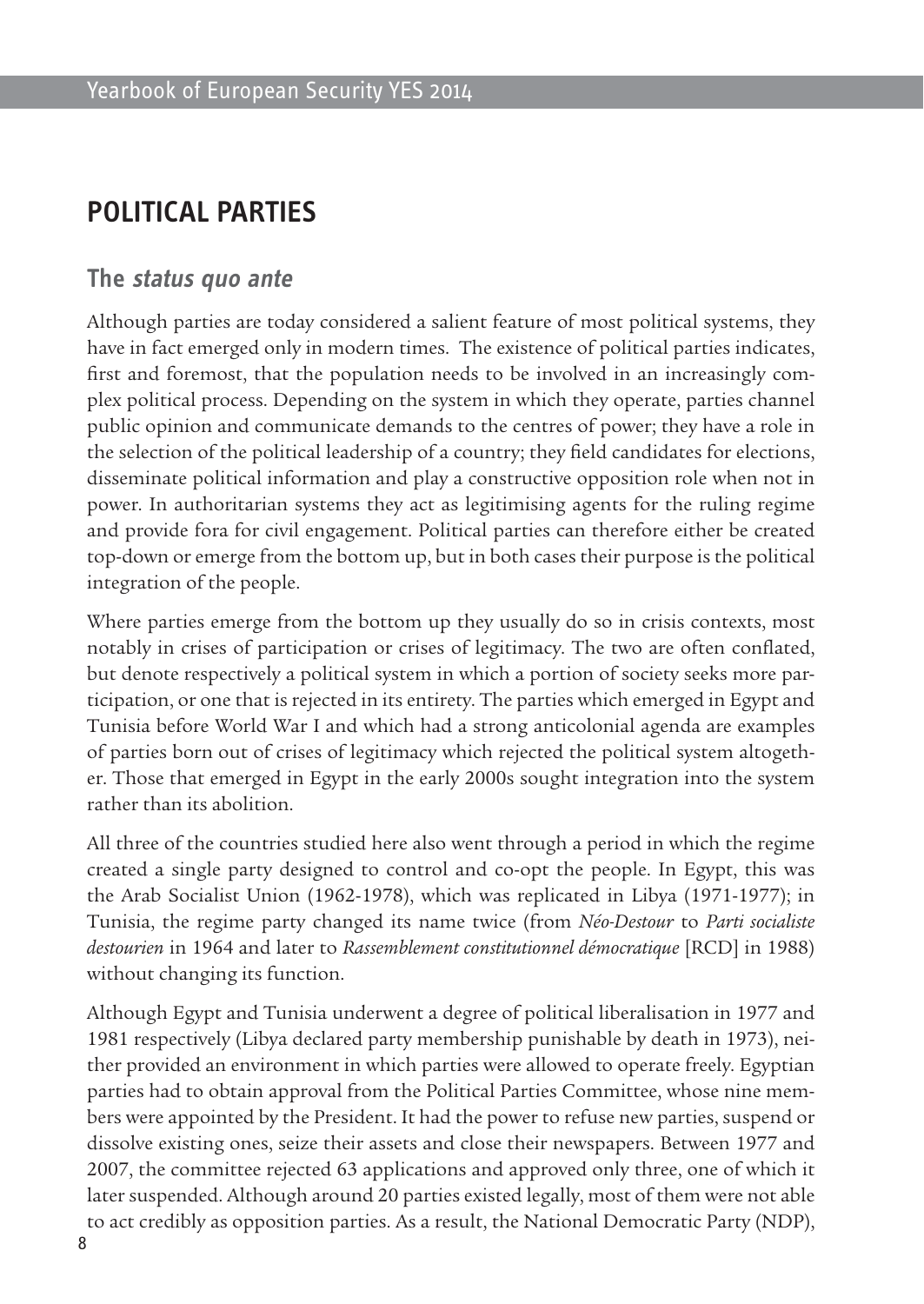founded by President Sadat, held on average 80% of parliamentary seats while the opposition held 20%, shared by about five parties. In Tunisia, the regime party continued to concentrate between 80% and 95% of the votes in parliamentary elections.

Although all three cases imposed restrictive measures on political party activity, this did not stifle opposition activity altogether. Some parties were co-opted into the system while others operated underground; none had the opportunity to develop full party features (including competing for ideas in an open market, developing policies beyond opposition to the regime etc.).

### **Post-2011 developments**

The fall of the regimes in Egypt, Tunisia and Libya had an immediate impact on the political party landscape. The 'regime parties' in Egypt and Tunisia were dissolved by court order – Tunisia's RCD in March, and Egypt's NDP in April 2011 – the former accused of having violated the constitution by seeking to establish a one-party system, the latter of corruption. More importantly, the legal conditions governing the registration of new parties changed radically, leading to a proliferation of parties.

These can be classified in three categories: those parties that had been partially co-opted into the system, those that were banned, and new parties that were founded following regime change. Since Libya had no political parties co-opted into its system, its post-2011 landscape contains only entirely new parties or those that had previously been banned.

All three cases show that the lifting of restrictions and rapid move towards the holding of elections has worked to the advantage of those political parties and movements which already disposed of substantial political and financial capital. Since voter turnout was modest – 62% in Libya and Egypt, 52% in Tunisia – those parties which were able to mobilise popular support were at a clear advantage. New parties had difficulties not only in articulating a convincing party programme but were also handicapped in terms of resources.

As time has passed since the fall of the respective regimes, parties have begun to define themselves less in terms of their past and more in terms of their programmes. By and large, the landscape is divided along two axes: the Islamist/secular divide as well as the classical left/right spectrum. In Libya, a strong regional dimension is also a prominent feature of party politics. **Egypt**'s current political party landscape is certainly one of the most dynamic in the region; shaken by two waves of mobilisation, first in 2001 and then in 2007, a large number of parties in Egypt either existed illegally, or evolved from co-opted parties to protest parties. The change in political climate following 2011 fostered the proliferation of new legally registered parties. Only two months after Mubarak's departure, Law 12 of 2011 amended the original 1977 party law, easing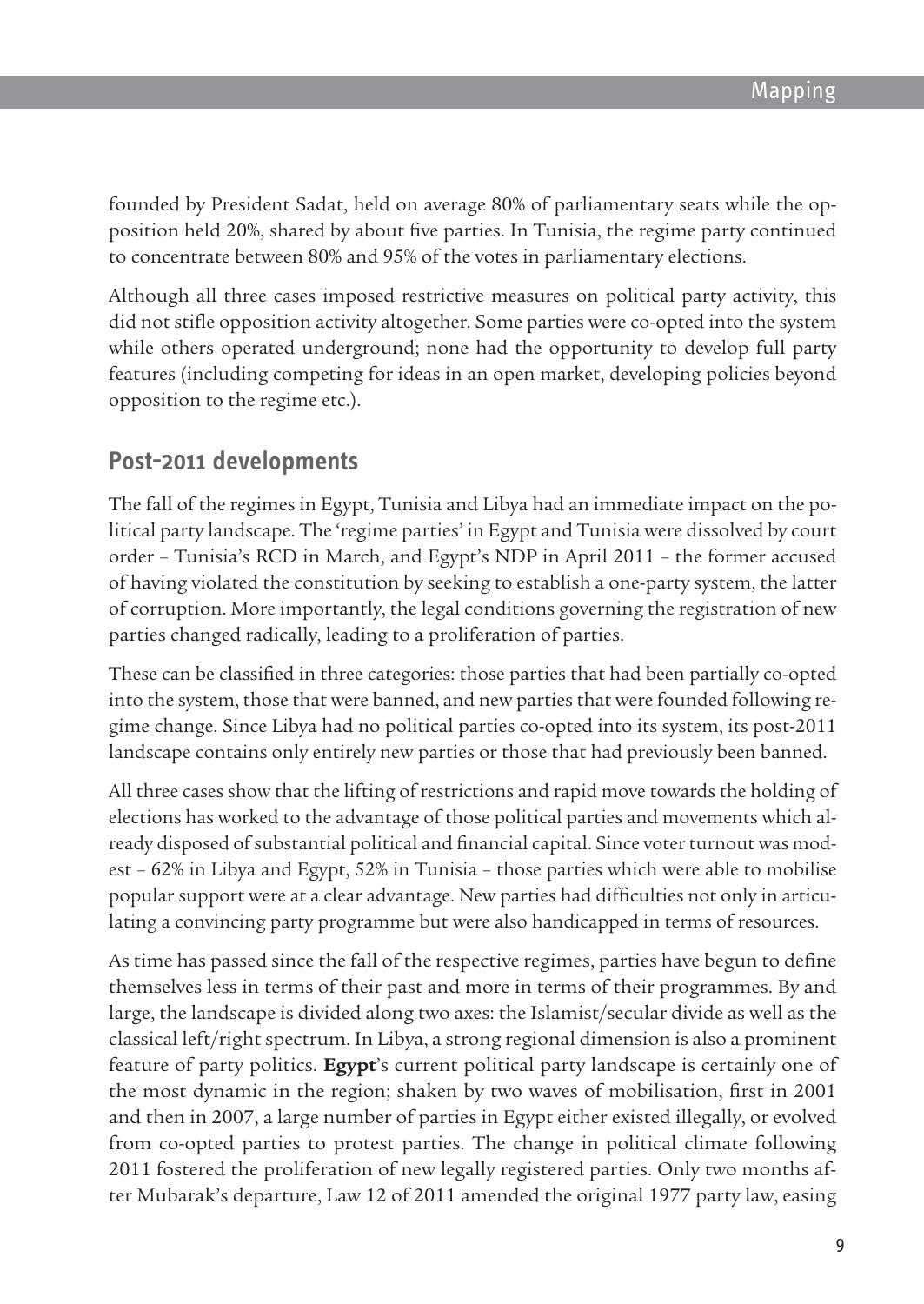certain restrictions while maintaining others. Most notably, parties are not allowed to be based on any discriminatory criteria such as religion, race, class, gender or region.

The 2011 elections favoured political parties over individuals not only because half of the parliamentary seats were reserved for party lists. The country was also divided into just 82 electoral districts in which well-known local figures could not match organised and high-profile parties in terms of resources or visibility.

Of the 36 parties which registered for the 2011 parliamentary elections, 12 were Islamist, 9 were offshoots of the banned NDP, 2 were Nasserist, 2 Socialist, 5 Centre-Left, 6 Centrist and 5 liberal parties. Between 50 and 60 parties exist altogether, although about 20 are not registered, and not all sought participation in the elections. Most importantly, not even a third of the parties that had registered for the elections emerged as entirely new political actors – the remaining two thirds emanated from parties and political movements which had existed before the 2011 events, either as officially registered parties or as banned movements. Several of the Islamist parties, such as the Muslim Brotherhood's Freedom and Justice Party, the *Salafi Al-Nour* and the Building and Development Party of the *Gamaat Al-Islamiya*, did not exist as political parties before, but were born out of political movements.

| Parties co-opted by the<br>Mubarak regime         | Parties banned by the<br>Mubarak regime                | New parties             |  |
|---------------------------------------------------|--------------------------------------------------------|-------------------------|--|
| El-Ghad (leader Ayman<br>Nour imprisoned in 2005) | Freedom and Justice Party<br>(Muslim Brotherhood)      | Free Egyptians          |  |
| Tagammu                                           | Wasat                                                  | Al-Asala                |  |
| Nasserist Party                                   | Democratic Front                                       | Social Democratic Party |  |
| Wafd                                              | Karama                                                 | Al-Fadila               |  |
| Labour Party                                      | Building and Development<br>Party (Gamaat al-Islamiya) |                         |  |
|                                                   | Al-Nour (Dawa)                                         |                         |  |

#### **Table 1:** Egyptian political parties post-2011

The parliamentary elections of 2011 (later declared unconstitutional) led to the formation of several political alliances which either reflected a shared history under the previous regime (such as the *Democratic Alliance*, including parties such as *Karama*, *El-Ghad*, the Muslim Brotherhood's Freedom and Justice Party as well as the Labour Party) or a shared political vision (such as the *Islamist Bloc* including *Al-Nour*, the Building and Development Party, *Al-Asala* and *Al-Fadila*, and the *Egyptian Bloc* including *Tagammu*,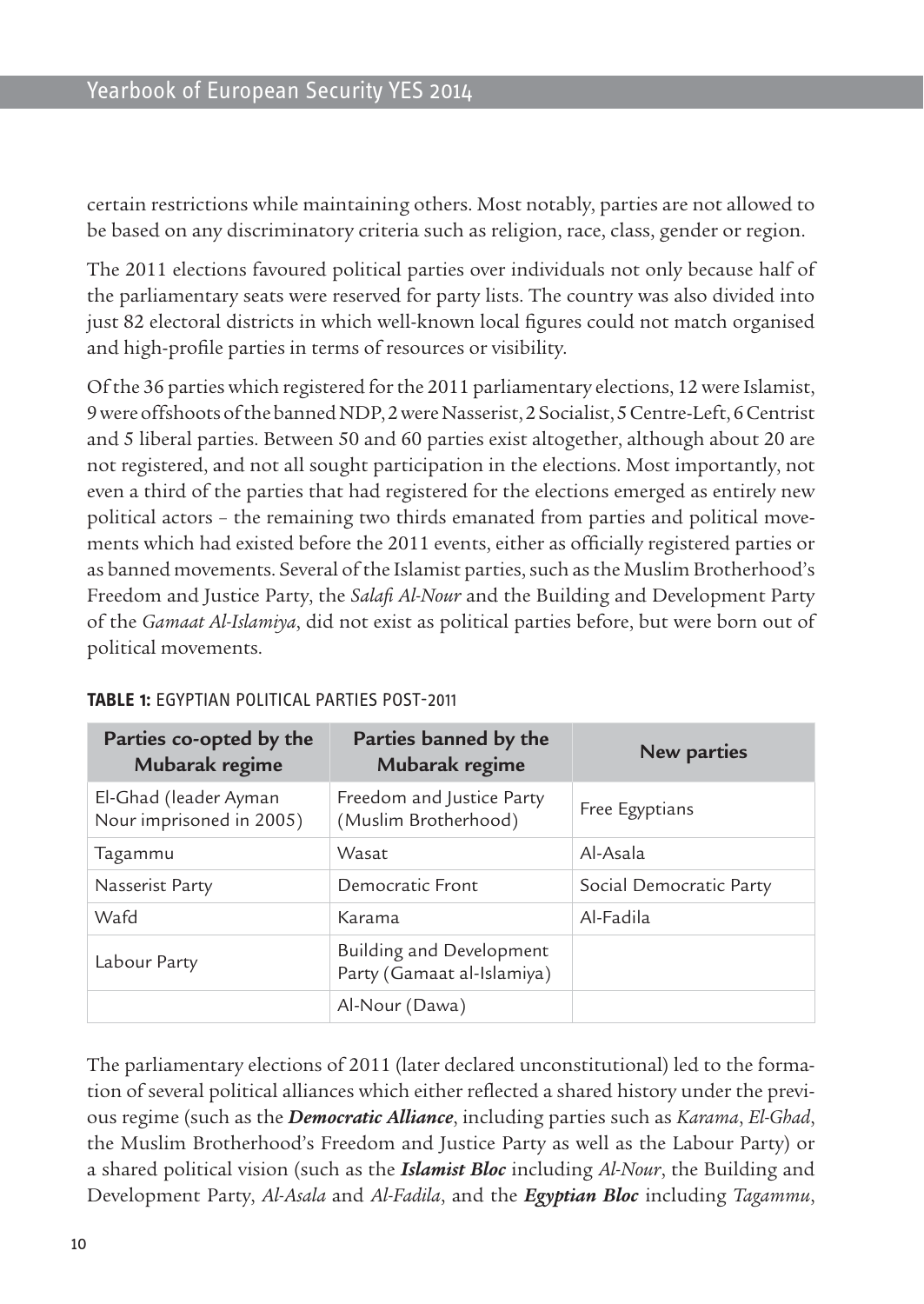the Free Egyptians and Social Democratic Party). The Egyptian Bloc is the only alliance to include truly new parties.

The election result of 2011 was therefore evenly divided between active antagonists of the previous regime (the *Democratic Alliance* won 37.5% of the vote) and Islamist parties which had been tolerated as religious movements by the previous regime (the *Islamist Bloc* won 27.8%). The *Egyptian Bloc***,** concerned with the future role of religion in the state, got 6.7% of the vote. The only two parties to have run outside alliances, *Al-Wafd* (7.5%) and *Al-Wasat* (2%), existed well before the Mubarak regime fell.



FIGURE 1: SPECTRUM OF POLITICAL PARTIES IN EGYPT AFTER THE 2011 ELECTIONS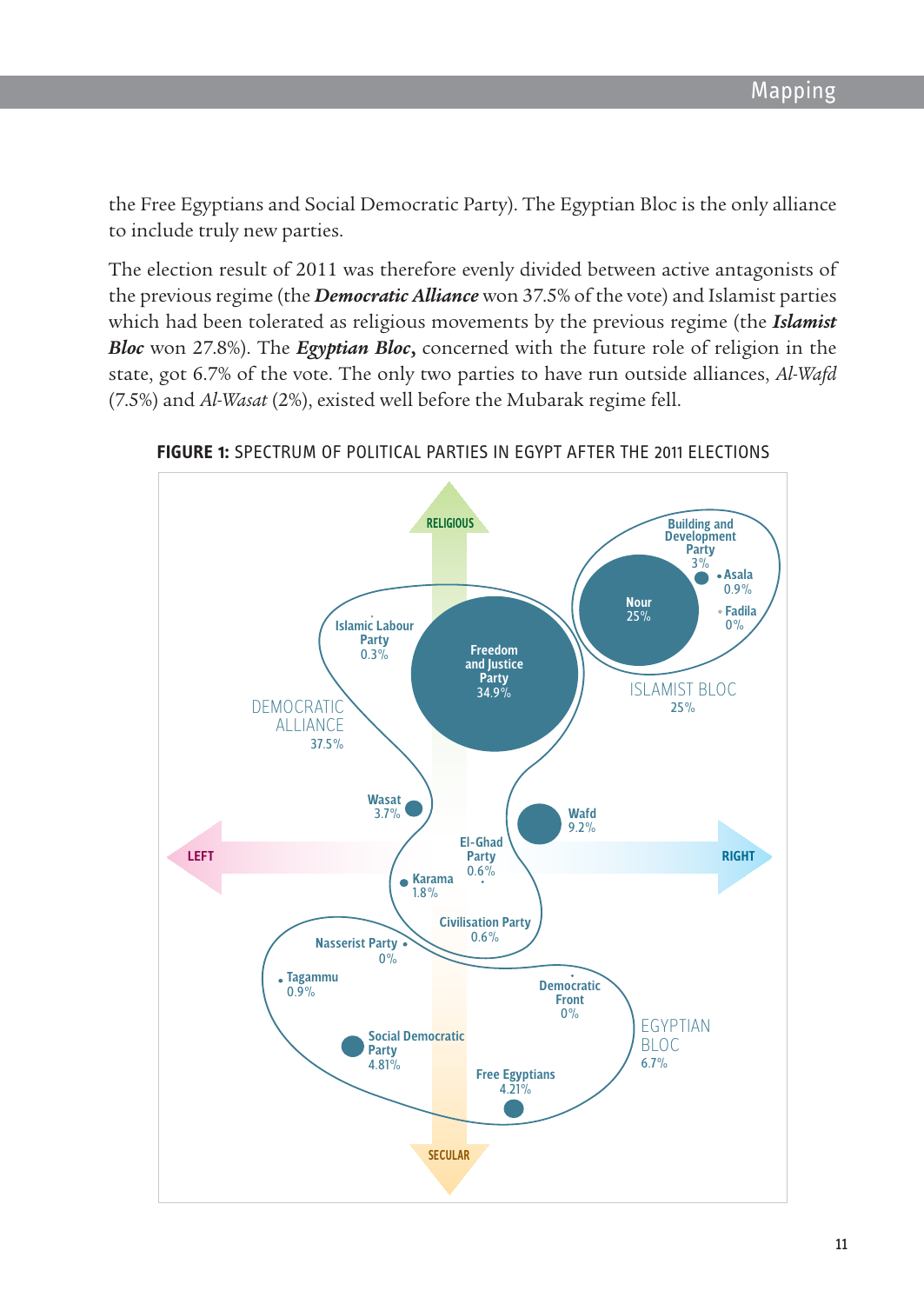The toppling of President Morsi in July 2013 changed this state of affairs. While most Islamist parties rallied in support of Morsi and formed the *Anti-Coup alliance* (*Al-Asala*, Building and Development, Labour Party, *Wasat*, *Al-Fadila*), the Salafi *Al-Nour* (the biggest rival of the Freedom and Justice Party) refrained from doing so. The alliance's opponent is the *National Salvation Front* which comprises 35 parties in total, including leftist-secular parties such as *Karama*, the Nasserist party, the Socialist Party, the *Wafd*  and the Free Egyptians. At the same time, the protest movement *Tamarod*, which had contributed to Morsi's downfall, has announced that it might form a political party to run in parliamentary elections – although it prefers candidates to run individually.

It is worth noting that in spite of highly visible mobilisation in Cairo, large parts of Egyptian society do not actively participate in the political process. This is particularly true in rural areas lacking education and access to information. A spring 2013 poll<sup>1</sup> showed that only 33% of the population had heard of the National Salvation Front; 51% knew the interim president's name in summer 2013 – only 35% in rural areas. One pressing task for political parties would therefore be to engage these potential voters in the political process.

**Tunisia's** sudden political liberalisation led to the emergence of dozens of new political parties. The 2011 decree which lifted certain limitations on parties – such as the obligation to respect an Arab-Muslim identity – maintained however a ban similar to the one introduced in 1988. As in Egypt, parties are not allowed to be based 'on incitation to violence, hatred, intolerance, or discrimination on the basis of religion, gender, region, or tribal affiliation'. In practice, this would allow the authorities to ban parties promoting women's rights or an Islamist agenda.

| Parties co-opted by the<br>Ben Ali regime                       | Parties banned by the<br>Ben Ali regime | New parties                                                     |
|-----------------------------------------------------------------|-----------------------------------------|-----------------------------------------------------------------|
| Democratic Forum for<br>Labour and Liberties<br>(Ettakatol)     | Fn-Nahda                                | Free Patriotic Union                                            |
| Movement of Socialist<br>Democrats                              | Workers' Party                          | People's Movement                                               |
| Progressive Democratic Party                                    | Congress for the Republic               | Republican Party                                                |
| Ettajdid Movement (part of<br>the Democratic Modernist<br>Pole) |                                         | The Popular Petition for<br>Freedom, Justice and<br>Development |

#### **Table 2:** Tunisian political parties post-2011

<sup>1.</sup>National Democratic Institute, 'Believing in Democracy: Public Opinion Survey in Libya', August 2013, available online at: <http://www.ndi.org/libya-believing-in-democracy>.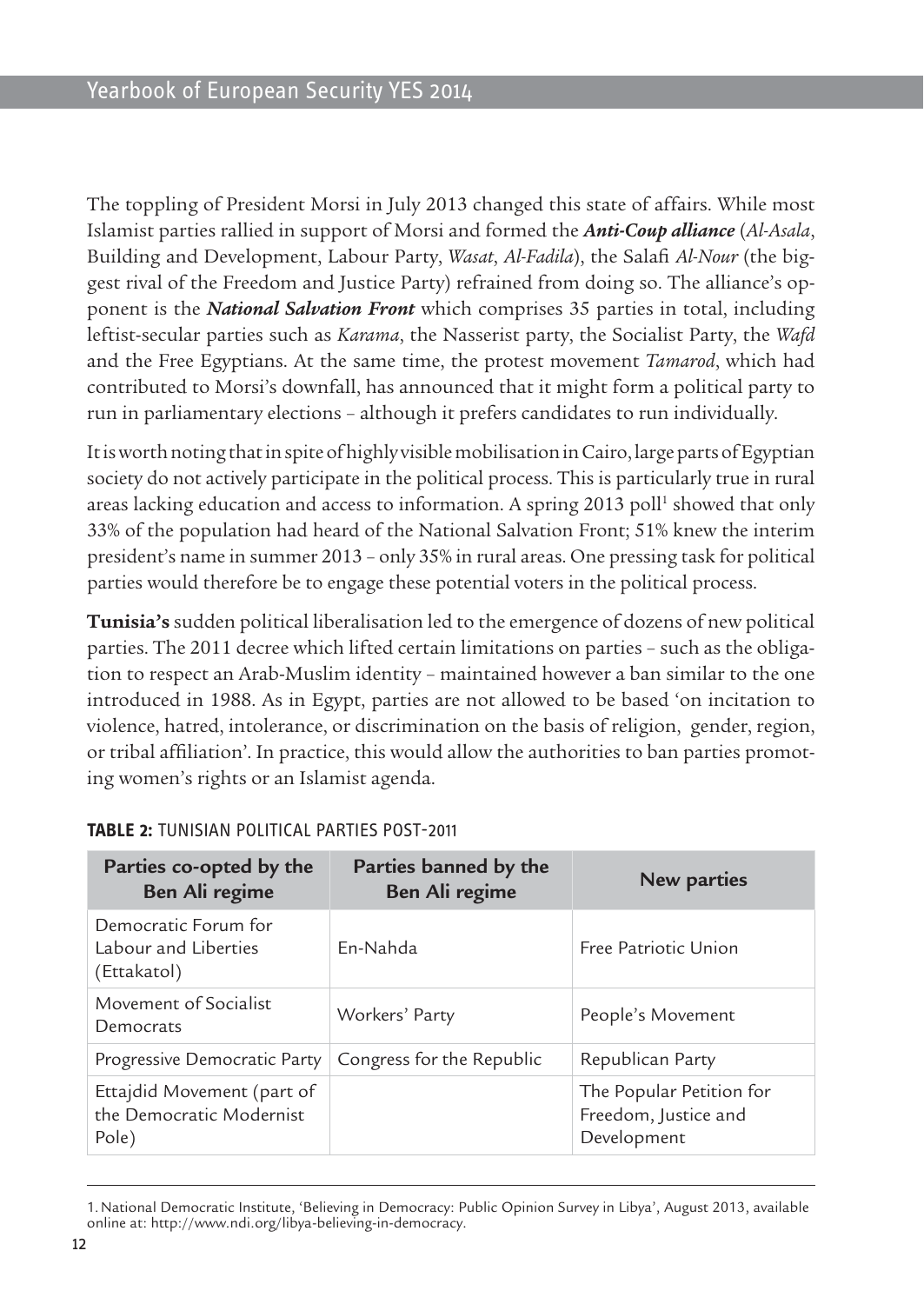116 political parties were registered by the time the constituent assembly was elected in October 2011– more than double the amount in Egypt but with only an eighth of its population. The dispersion of votes over this wide array of parties led to a loss of 32% of ballots cast in favour of parties which did not make it into the assembly. Surveys conducted before the elections indicated that the parties had failed in conveying clear messages to their audience; confusion over party programmes not only had an adverse impact on certain parties' success rate, but was cited as one reason to abstain from voting altogether. In some surveys, the fragmented political party landscape was seen as  $\overline{\mathcal{C}}$  divisive rather than beneficial to political pluralism.



**Figure 2:** Spectrum of political parties in Tunisia after the 2011 Elections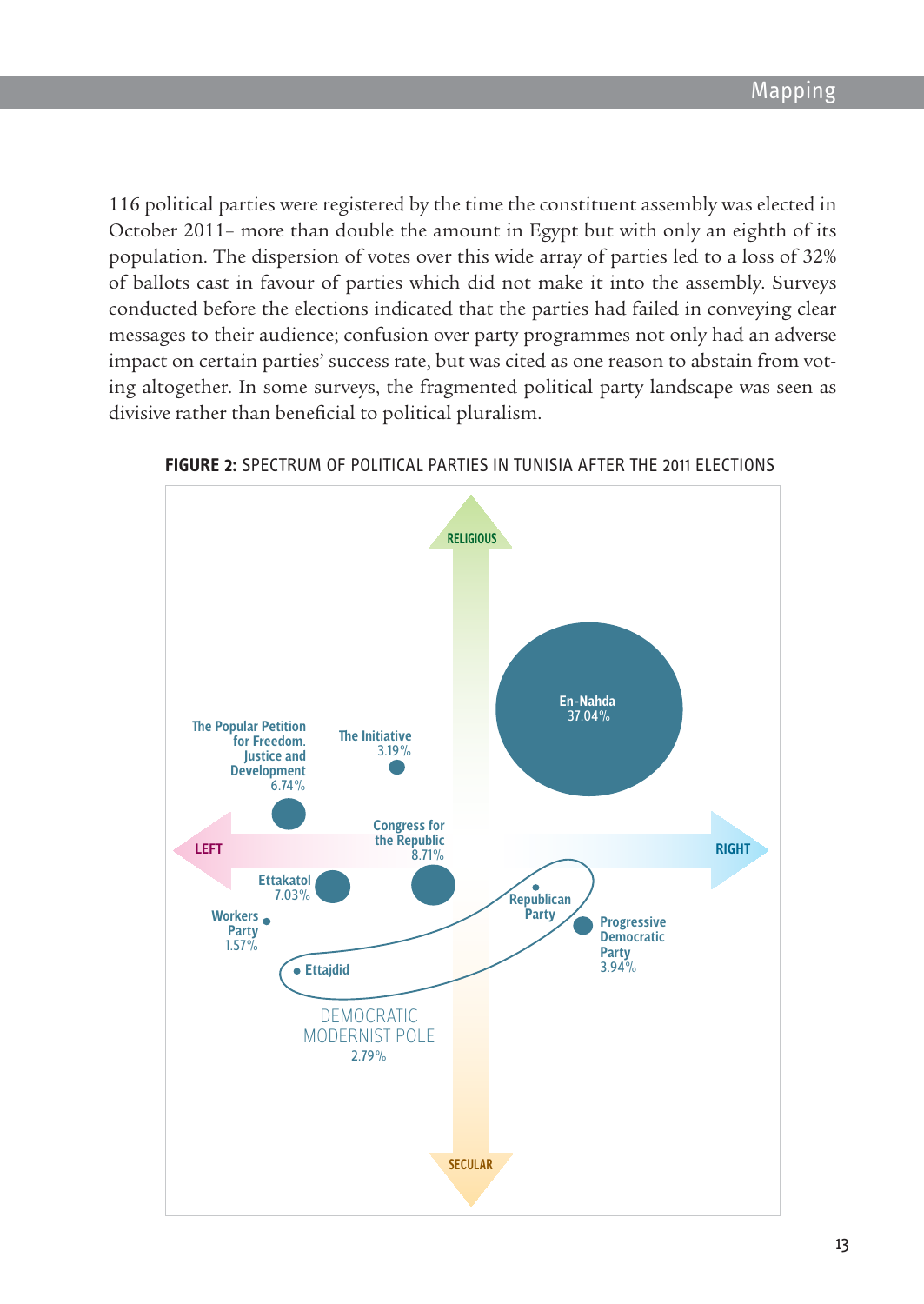27 lists of parties, independents and coalitions did win seats. As in Egypt, the relatively short campaign period of nine months following a complete reshuffling of the political landscape favoured those parties which had capital – either in the logistical sense of financial and organisational support, or in the political sense of widely known opposition to the previous regime.

*En-Nahda*, an Islamist movement banned by the previous regime, gained the largest amount of votes with 37%. It was the only party to be known by all surveyed citizens in a poll conducted prior to the elections. The Congress for the Republic, also a formerly banned party, came second with 8.7%. Both *Ettakatol* and the Progressive Democratic Party, which won 7% and 3.94% each, had existed as co-opted parties under the Ben Ali regime. The only truly new movement, the Popular Petition for Freedom, Justice and Development, won 6.74% of the votes. It managed to attract voters from the rural and southern areas of the country, often neglected by other parties courting the population concentrated in coastal and urban regions – although it is a new movement, it is rumoured to be an indirect descendant of the regime's *Rassemblement constitutionnel démocratique*. Of the top five parties in the assembly, only one was created after the ousting of Ben Ali.

It is worth nothing that of the formerly co-opted parties, such as *Ettakatol* or the Progressive Democratic Party, only those which had managed to maintain their distance from the previous regime gained votes; others which held seats in parliament under Ben Ali, such as the Popular Unity Party, failed to gain a seat in the assembly.

This set-up has changed since the elections. *En-Nahda* has been accused by hardliners of being too soft, leading to the creation of the Salafi party *Hizb Al-Tahrir*. Similarly, a secularist party, Call for Tunisia**,** emerged in 2012 which managed to lead in the polls in late 2013 with 31.4%. Trailing behind it was *En-Nahda* with 30% and its two coalition partners, *Ettakatol* and the Congress for the Republic, who together gained 7%. Elections scheduled for late 2014 will therefore see a new line-up of parties.

Although **Libya** is the least populous Maghreb state – with a population of 6 million as opposed to Tunisia's 10 million and Egypt's 80 million – and had no political parties before 2011, it had by far the highest amount of political parties in the aftermath of the Arab Spring. 142 registered and 125 filed lists for the 2012 elections of the General National Congress – of these, only ten were able to field candidates in all of Libya's 13 constituencies, pointing to a strong regional dimension in party formation and outlook. This phenomenon of proliferating political parties stood somewhat in contrast with a system that discouraged participation in the political process: 120 of the constituent assembly's 200 members are elected as individuals and only 80 from party lists.

The legal framework for Libya's political parties is still under construction. The previous ban on political parties was lifted in January 2012: a first – and controversial – law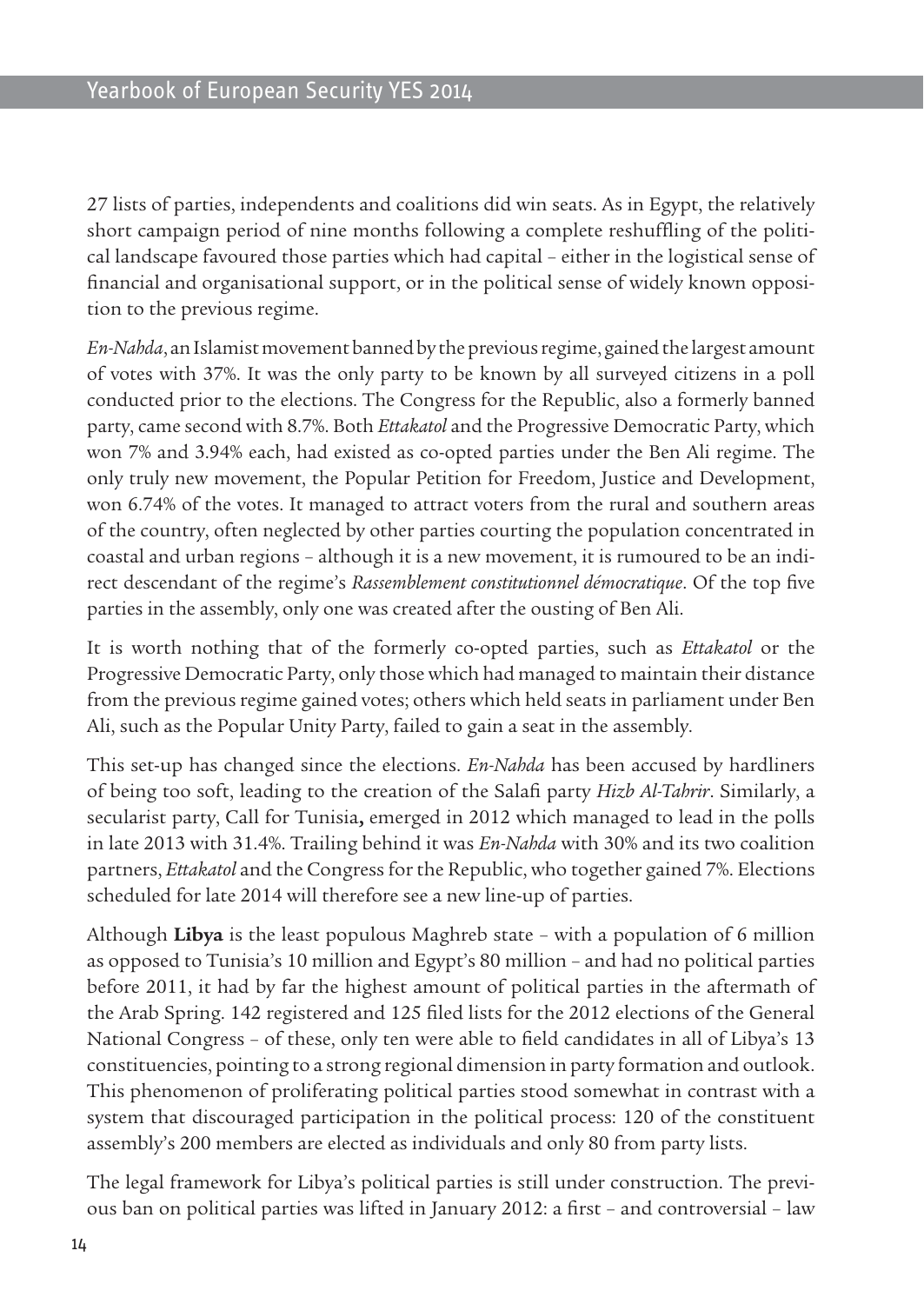by the National Transitional Council (NTC) banned parties based on religious, regional, tribal or ethnic affiliation. It was retracted after public protest. Similarly, the first draft for the law regarding the election of the General National Congress (GNC), the transitional parliament, foresaw no seats for parties, only for independents. This draft was dropped as well. Currently, political parties are subject to stringent financial restrictions: the electoral commission requires complete transparency regarding the sources of party funding used for electoral campaigns. Most importantly, the Political Isolation Law prohibits anyone who was even remotely involved with the previous regime from holding leadership positions in political parties.



**Figure 3:** Spectrum of political parties in Libya after the 2012 elections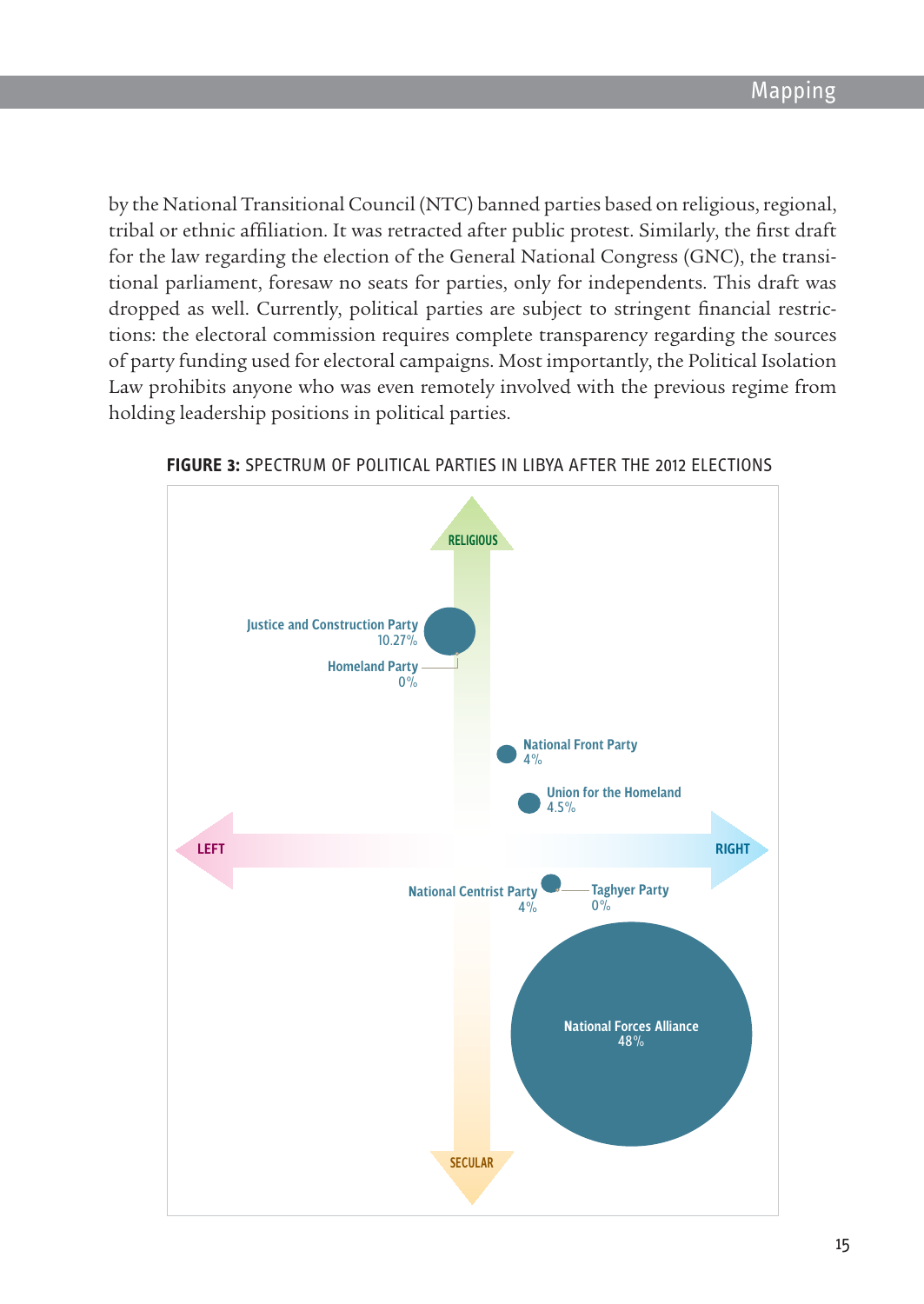The atomisation of Libya's political landscape was consequently reflected in the congress's make-up. 21 parties are present in the assembly, but 78% of the seats are shared by the top five parties. The National Forces Alliance, which won 48% of the votes, is a conglomerate of 58 political organisations, 236 NGOs, and more than 280 independents. It is a spin-off of the National Transitional Council and while it cannot be considered secular, it is more liberal than the Muslim Brotherhood's Justice and Construction Party which won 10.27%. The National Front Party, which won 4% of the votes, is the successor to the Gaddafi-era opposition National Front for the Salvation of Libya. The Misrata-based Union for Homeland won 4.5% of the votes, and the National Centrist Party won 4%. The fragmentation of Libya's political landscape into local and regional, tribal and ethnic, Islamist and secular interests has left the political parties de facto disempowered. In addition, political opposition parties were not able to build constituencies and develop an organisational structure under the previous regime – something they were able to do, at least to a certain degree, in Egypt and Tunisia.

As Libyan parties started out under less favourable circumstances than in the two neighbouring countries, it is perhaps not surprising that approval rates for parties in general have remained low. According to a survey carried out by the National Democratic Institute, 44% believe political parties are not necessary for democracy; 59% express distrust in parties; familiarity with parties in general is underdeveloped.<sup>2</sup> Only one of five major parties could be identified in polls in terms of leadership, programme and ideology. The National Forces Alliance remained high in the opinion polls with an approval rate of 71% in late 2013; its leader, Mahmoud Jibril, is also a widely known and respected figure. The Muslim Brotherhood's Justice and Construction Party is viewed negatively by 55% of respondents.

Since then, numerous new parties have emerged which intend to run in parliamentary elections once the new constitution is drawn up. These include parties based on former or still active political movements (such as the Libya Party), those that have evolved as spin-offs of former opposition parties (such as the National Consensus Party) or those which decided not to run in 2012 (such as the Change Party).

<sup>2.</sup> National Democratic Institute, 'Seeking Security: Public Opinion Survey in Libya', November 2013, pp. 15-21. Available at [https://www.ndi.org/files/Seeking-Security-Public-Opinion-Survey-in-Libya-WEBQUALITY.pdf.](https://www.ndi.org/files/Seeking-Security-Public-Opinion-Survey-in-Libya-WEBQUALITY.pdf)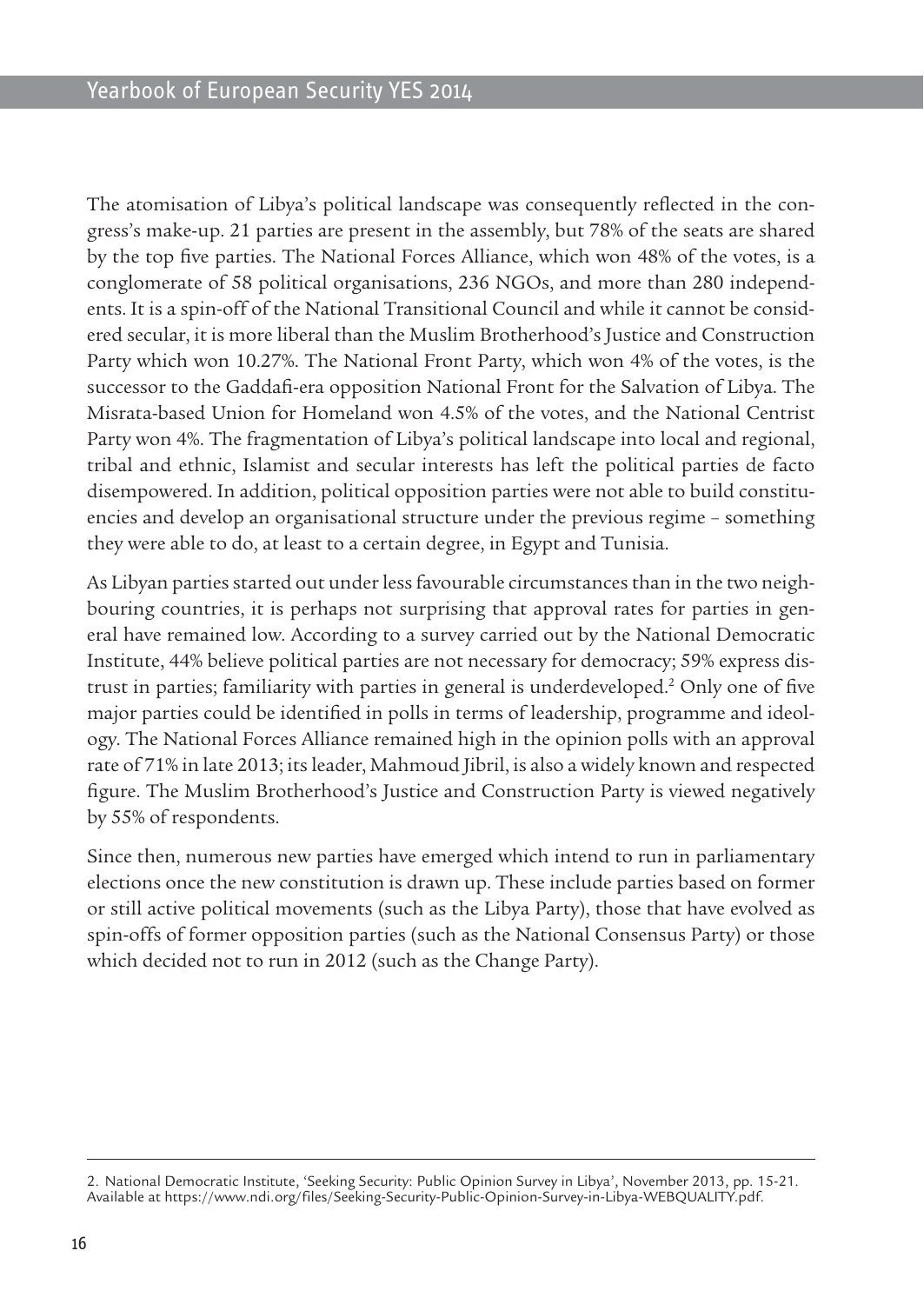## **Think tanks and research institutes**

#### **The status quo ante**

Think tanks and their sibling institutes are defined broadly as a body of experts providing advice and ideas on specific political or economic problems, ranging from those conducting academic or policy-oriented research, or advocacy for certain policy issues to those providing analysis and advice to decision-makers. Think tanks play an important role as innovation 'brokers', since they occupy an intermediary position between the policy level and the academic community.

Before the events of 2011, the Arab world was one of the regions with the lowest density of such institutes. This was a result of a combination of four factors: the limited availability of funds, general restrictions on freedom of opinion, inadequate access to data as well as decision-makers and an underdeveloped pool of academic structures which could provide the necessary personnel. In 2008, the Arab world comprised just 2.4% of global think tanks, chiefly concentrated in Egypt, Iraq, Jordan and the Palestinian Territories. Those institutes that existed were often highly academic rather than policyoriented, and more often than not attached to universities or governmental bodies. Their key deficiency was therefore the inability to translate research results into concrete policy projects.

The majority of pre-existing think tanks was created in the early 2000s; only a few had any substantial pre-2011 history. Most of the latter were either directly controlled by the regime – such as the *World Center for the Study and Research of the Green Book* in Libya – or at least closely affiliated to it. The oldest and probably best-known, the Egyptian *Al-Ahram Center for Political and Strategic Studies*, is part of the Al-Ahram Foundation and therefore nominally independent. In practice, it has had sometimes closer and sometimes less close ties with the ruling regime. Its sister institution, the *Al-Ahram* newspaper, was headed by Nasser's confidant Mohamed Hassanein Heikal: its directors have generally enjoyed friendly relations with the regime, including President Nasser's sonin-law Hatem Sadek and later foreign minister Boutros Boutros-Ghali. Created after Egypt's 1967 defeat against Israel, it was originally dedicated to the study of Israeli society and politics. In 1972, it broadened its research to encompass international issues of security and diplomacy. Although it was at times able to voice modest criticism of the government, it was not capable of changing governmental policies fundamentally. The directors and staff of other think tanks, such as the Ibn Khaldun Center in Egypt, were imprisoned and prosecuted on occasion.

This picture has evolved considerably. By 2013, the total number of research institutes in the Arab world had tripled compared to 2008, making up 5.6% of global think tanks.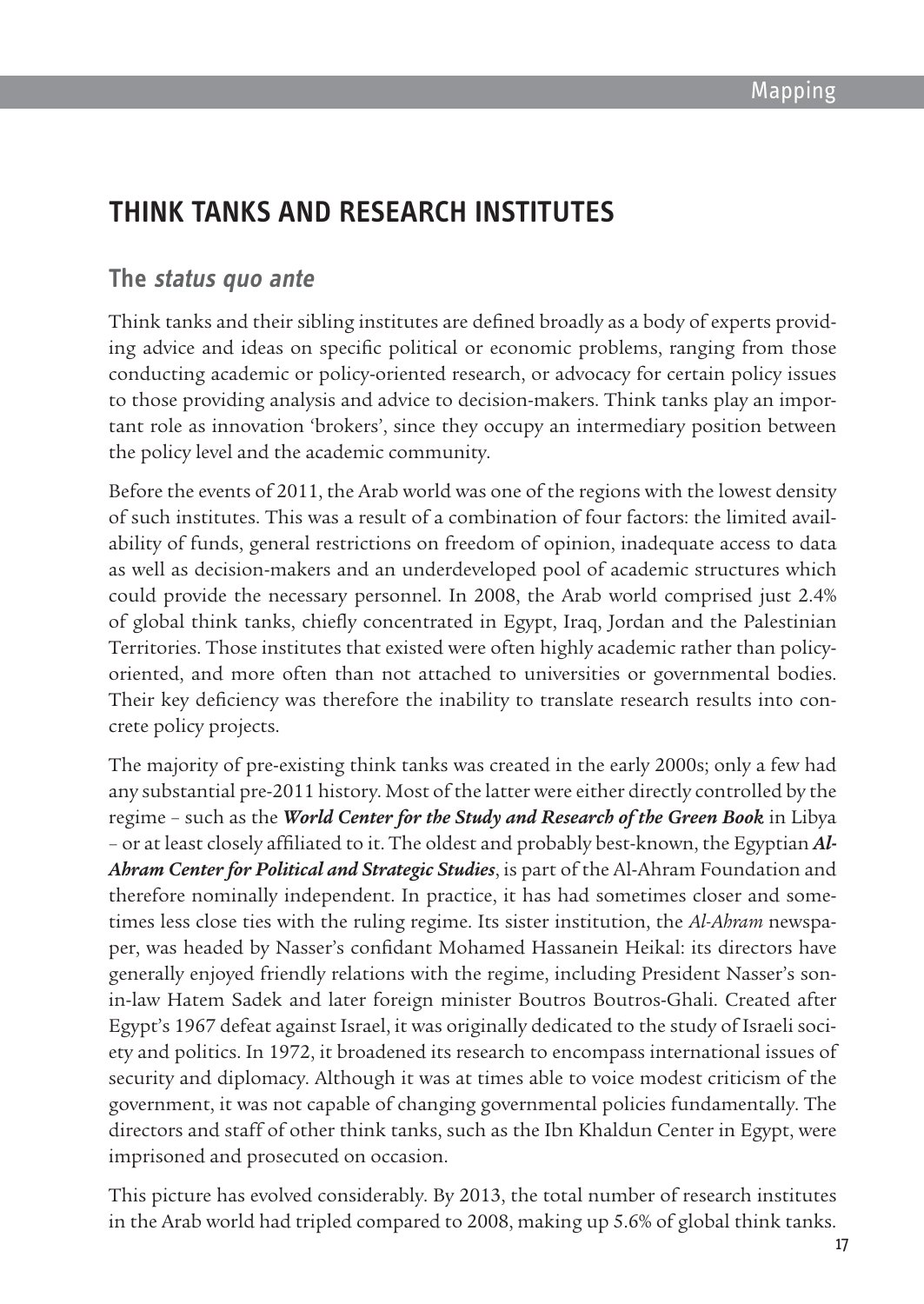The region is finally catching up with a global trend that gained traction in the 1970s and 1980s. This trend began before the 2011 events, however, and is not limited to those countries which have experienced regime change. Rather, this is a regional phenomenon which has led to the emergence of multiple new institutions in virtually every Arab country in the past five years.

The comparatively late arrival of the information revolution, technological advances, the government's loss of information monopoly thanks to the internet and the recognition that complex challenges cannot be managed by the government alone have all contributed to this development. Furthermore, the availability of funds in the Gulf states in particular has translated the need for analysis and expertise into tangible results, such as the arrival of international think tanks with local branch offices.



**FIGURE 4: ARAB THINK TANKS<sup>3</sup>** 

*Source: Go To ink Tank Directory. 2008 - 2013* 3. Source: EUISS; Global Go To Think Tank Index, 2008-2013.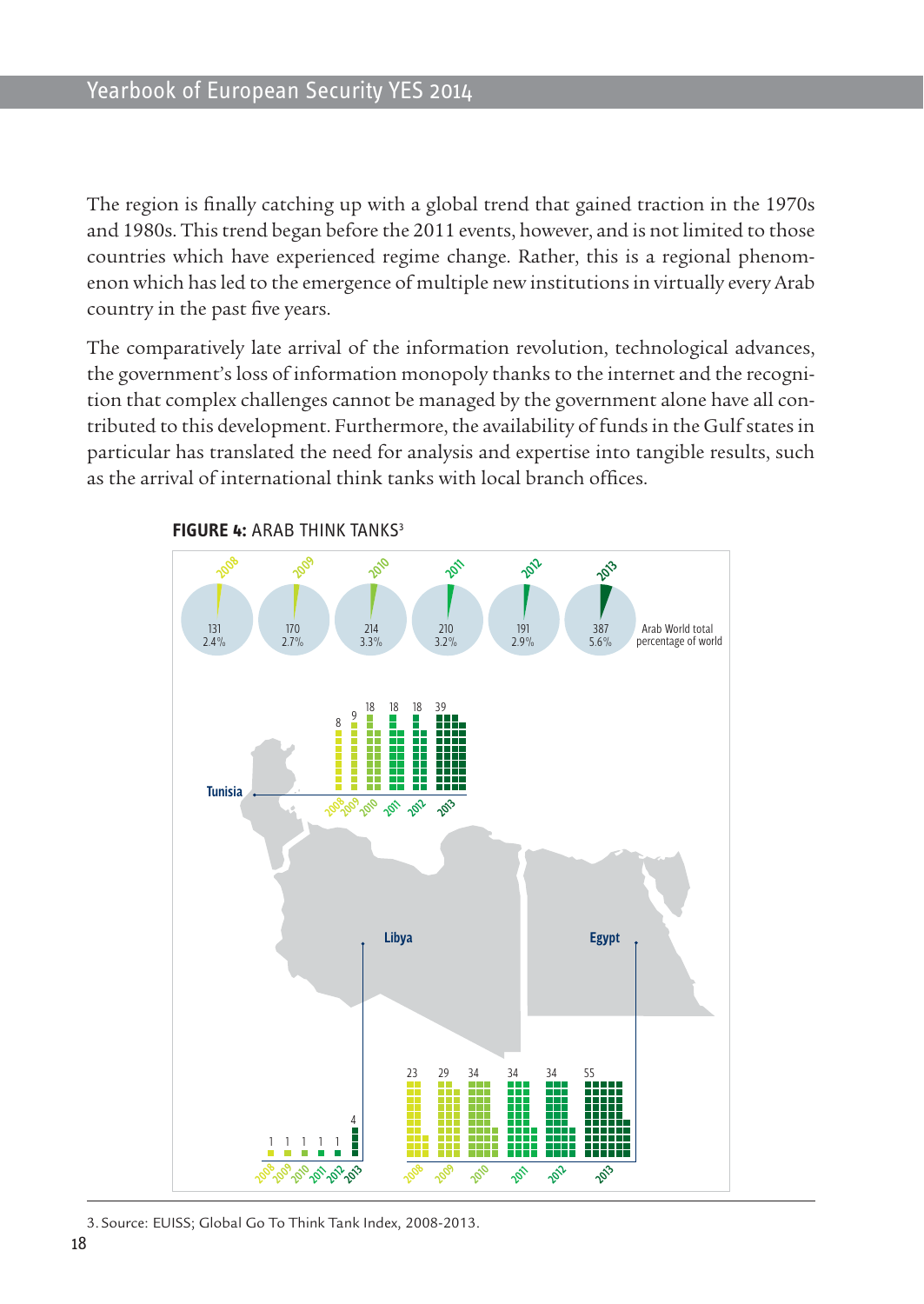| <b>Total</b> | Egypt | Tunisia | Libya          | Arab World total/<br>percentage of world |
|--------------|-------|---------|----------------|------------------------------------------|
| 2008         | 23    | 8       |                | 131 (2.4%)                               |
| 2009         | 29    | 9       |                | 170 (2.7%)                               |
| 2010         | 34    | 18      |                | 214 (3.3%)                               |
| 2011         | 34    | 18      |                | 210 (3.2%)                               |
| 2012         | 34    | 18      |                | 191(2.9%)                                |
| 2013         | 55    | 39      | $\overline{4}$ | 387 (5.6%)                               |

#### **TABLE 3: ARAB THINK TANKS4**

#### **Post-2011 developments**

Although the growth in the number of think tanks antedated the Arab Spring, their number increased exponentially in the two years following it. Between 2012 and 2013, the total number of Arab think tanks doubled. This development was visible in the countries surveyed here – Egypt, Tunisia and Libya – but also elsewhere: in Iraq, the number of institutes rose from 29 in 2012 to 43 in 2013. Similar statistics can be found in Jordan, where the number increased from 16 to 40, in Lebanon from 12 to 27, and in Morocco from 11 to 30. 2012 therefore saw a proliferation of research institutes across the region. Even though the exact statistics are difficult to determine, other surveys mirror the general trend.

In part, this was the result of the lifting of political restrictions, but it was also attributable to an environment of change. Governments were not only short on expertise – a gap which think tanks fill elsewhere – but were also managing a crisis of an important magnitude. Now, more than ever, expertise, knowledge and spaces for debate were needed. Whether or not these institutes will be able to establish themselves will largely depend on availability of funding; not only does a political culture not yet exist in which financing of think tanks is encouraged (by e.g. tax reductions), but quite simply there are only limited funds available.

Even before 2011 **Egypt** was one of the Arab states with a comparatively dynamic academic environment. The presence of over 60 universities in the country provided an intellectual context conducive to debate, somewhat hampered by the emphasis on rote learning rather than critical thinking in Egyptian educational institutions. This, as well as financial constraints, was further limited by the legal context. Due to Egypt's state of emergency – in place from 1967 onwards with an 18-month hiatus in the early

4. Source: Go To Think Tank Index, 2008-2013.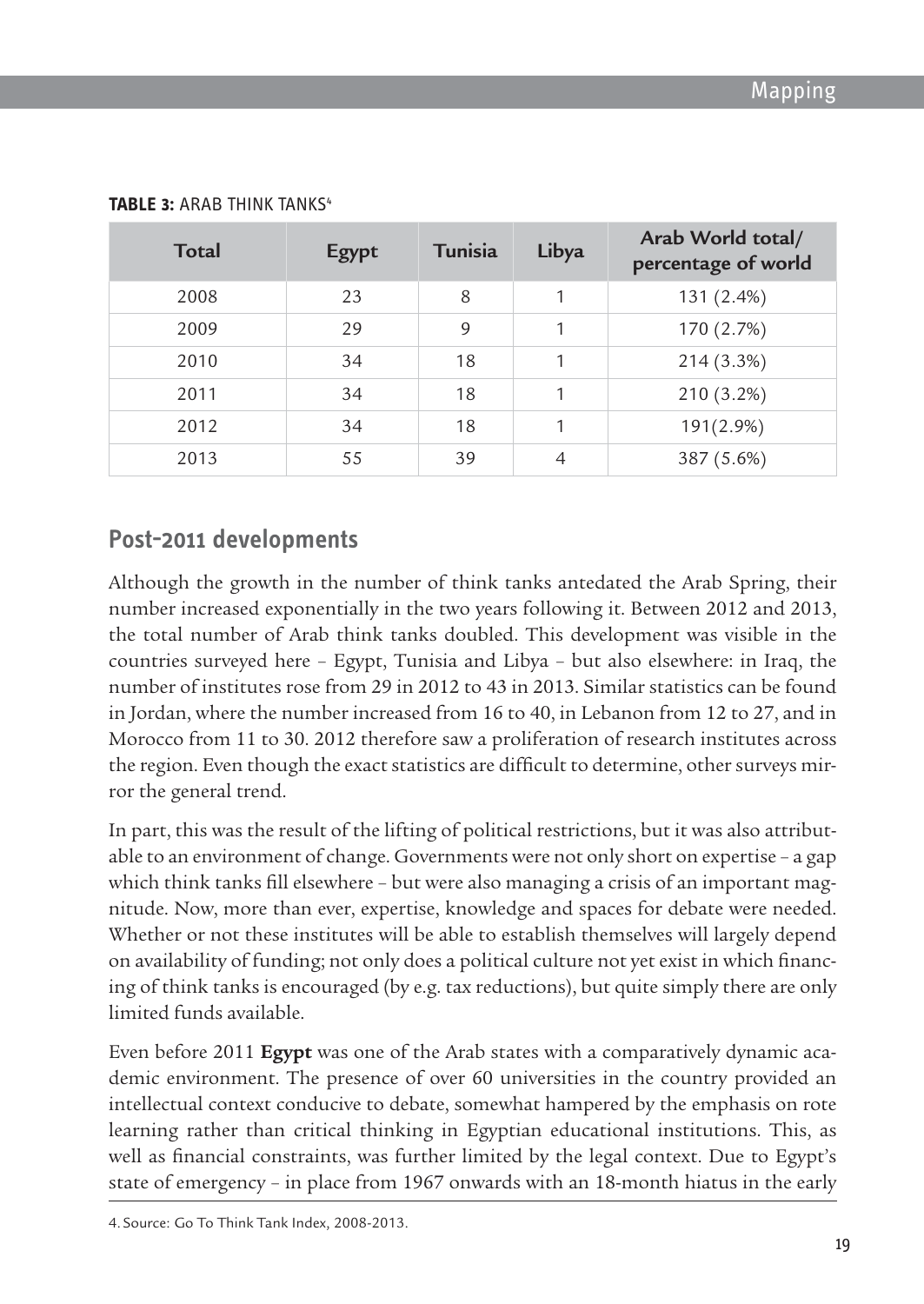1980s – political activity and basic freedoms were severely restricted. Although the law was lifted in 2012, the legal framework for think tank activity has not changed significantly. Think tanks in Egypt fall legally under legislation governing NGOs that has been in place since 2002. A first attempt to regulate the situation in 2013 was shelved after the removal of President Morsi from power, and another draft is in the making at the time of writing.

The current restrictions in place – such as the ban on political activities by NGOs, the possibility to deny registration on rather vague grounds (such as activities which could 'threaten national unity' , 'disrupt public order' or 'offend against public morality') are expected to remain in place. Most importantly, the law requires prior approval of foreign and in some cases also domestic funding by the Ministry of Social Solidarity, as well as for contacts with foreign organisations. The raid on 17 think tanks (including the National Democratic Institute, Freedom House and the Konrad Adenauer Foundation) in February 2011 was based on the latter provision, and has led to 43 people being sentenced to prison on charges of membership of illegal organisations. Overall, this crackdown has driven think tanks to be more cautious about the disclosure of their funding, and has discouraged foreign think tanks from opening branches in Egypt.

Although the legal conditions have not improved, the general ambiance of a political opening, the need for expertise and advice and the weakening of the security apparatus in charge of monitoring these institutes have led to the creation of new institutes – 21 in total – and an overhaul of existing ones.

It is worth noting that the majority of these new think tanks promote an agenda relative to the demands of the 2011 revolution. The *Centre for Arab Spring Research*, for instance, focuses on the establishment of good governance; the *Egyptian Democratic Academy*, an advocacy body for human rights and democracy, also conducts research on Egypt's political system in its in-house *Egyptian Policy Center*; the *House of Wisdom Foundation* – named after the famous ninth-century Abbasid academy – contributes research on areas where Egypt is facing change, ranging from the economy to domestic politics to social aspects. Similarly, the *Egyptian Initiative for the Prevention of Corruption* seeks to contribute legal advice to foster laws and regulations designed to prevent corruption; it conducts research on international legal practices pertaining to this field. The *Regional Center for Strategic Studies*, founded in 2012, looks at the regional strategic landscape in a changing region and overlaps, in terms of staff as well as focus, with the *Al-Ahram Center for Political and Strategic Studies.*

More generally, the Egyptian Center for Public Opinion Research *Baseera* (foresight in Arabic) conducts surveys and polls to provide reliable data on public attitudes regarding political issues. The *Nile Center for Strategic Studies* focuses mainly on regional and international issues, re-launching a debate on Egypt's foreign policy.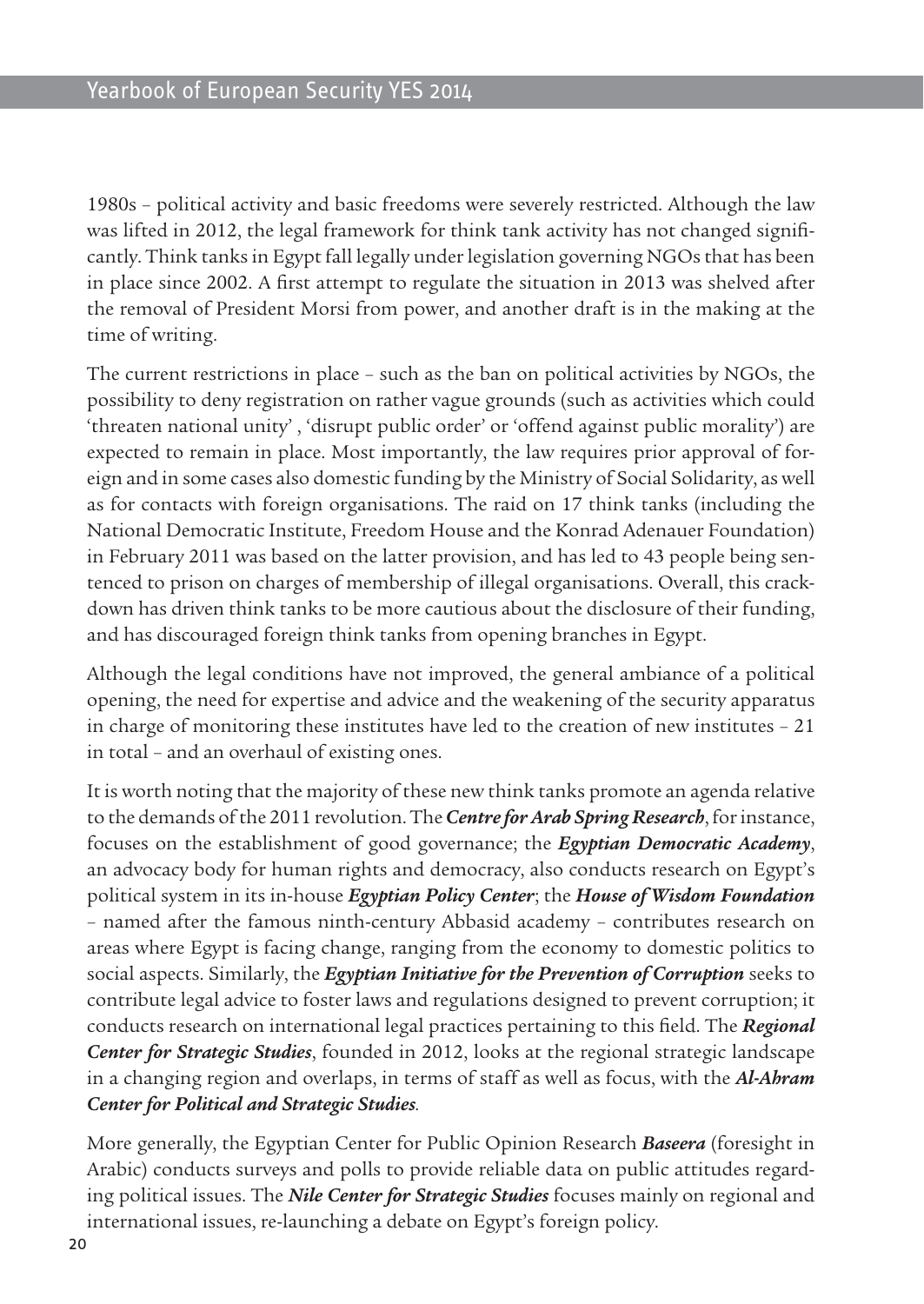Those think tanks which existed before the 2011 events have changed their outlook as well. The *Cairo Institute for Human Rights Studies* for instance, already very active in the development of human rights legislation and promotion since its creation in 1993, has become even more vocal in its criticism of the government. The *Al-Ahram Center for Political and Strategic Studies* has created a new research section dedicated to the 2011 revolution; it has also begun to hire additional younger researchers and increased its staff's salaries. Its ex-director (and former party colleague of Mubarak), Abdel-Moneim El-Said, is currently facing corruption charges along with former employees in the *Al-Ahram* group, and has been replaced by a university professor.

It is too soon to tell to what extent these new think tanks will be able to shape the policy debate – their mere existence reflects the expectation that they will do so.

The situation in **Tunisia** mirrors that in Egypt: the legal status of think tanks is regulated by the relevant NGO law originally promulgated in 1959 and last updated in 1992. The law restricted NGO activity significantly: activities countering 'morality' or 'disturbing public order' were declared illegal; the Minister of Interior could refuse the registration of a new NGO and suspend an existing one without any possibility to appeal the decision. Although the new law of September 2011 reduces political interference – their suspension now requires a court ruling – and explicitly prohibits state interference in NGO activities in article 6, there remain a few idiosyncrasies. NGOs are not allowed to incite to discrimination, hatred or violence based on religion, gender or regional affiliation, which could be used against think tanks promoting women's rights only or the economy of a certain region only. As under the previous law, NGOs have to register with the government by providing their name, address and the founding members' ID card numbers; people who are members of a political party are still not allowed to create an NGO, and therefore not a think tank either. However, these restrictions have not impeded the creation of new think tanks in Tunisia.

Although much smaller in size, Tunisia boasts almost as many think tanks as Egypt. Between 2012 and 2013, their number has more than doubled and now stands at 38. The background of these new research institutes is diverse: some are affiliated to parties politically – such as the *Centre Mohamed Chakroun* which is close to the formerly banned Congress for the Republic; some are more active in conducting advocacy for certain issues, such as *Think Ahead for the Med Tunisia*, a body promoting research and projects on sustainable development in the region, or the *Arab Institute for Youth Policy Making* which aims at connecting Arab Youth across the region in order to increase their influence in political decision-making. Similarly, the *Research Association on Democracy and Development* seeks to foster a culture of democracy in Tunisia by means of civil society debate facilitation. New think tanks with a very policy-oriented outlook are the *Arab Policy Institute* (currently focused on transitional justice), the *Institut Kheireddine*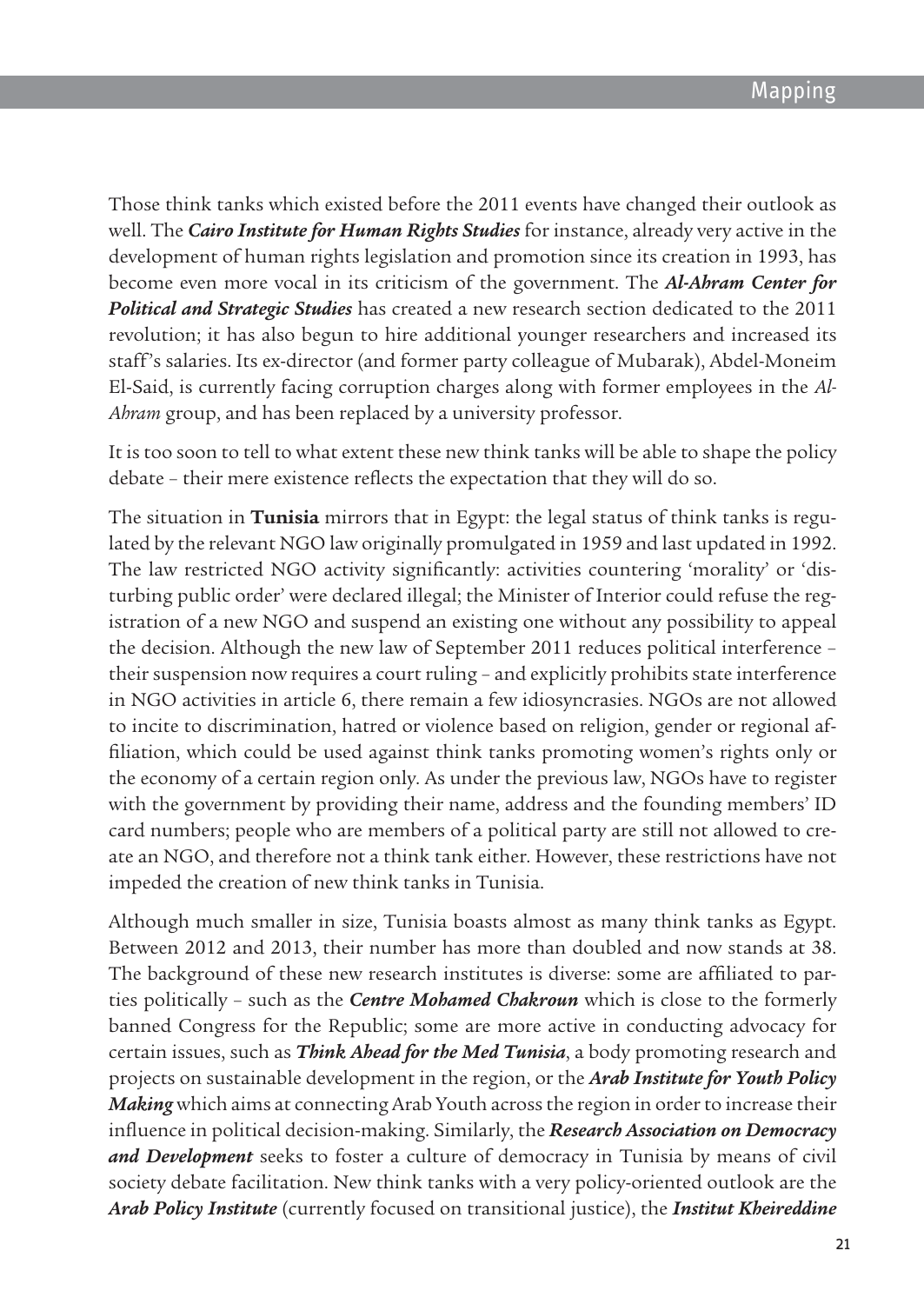(working on civil liberties in Tunisia) and the *Maghreb Enterprise Development Initiative* (dedicated to the promotion of entrepreneurship and job creation in the Maghreb). More academic in their approach are the *Mediterranean College for Scientific Study* as well as the *Center for the Study of Islam and Democracy.*

Two research institutes which existed before 2011 are worth mentioning due to their recent new orientation: the *Tunisian Institute for Strategic Studies*, which had been created in 1993, formally distanced itself from the regime on its website. In a bold move, the institute criticised its previous work, its staff and its collaboration with the regime, and declared a new beginning for itself, dedicated to the revolution. The *Arab Institute for Human Rights*, created in 1989, has also been considerably emboldened in its work which consists mainly of the promotion of a human rights culture.

The least active place in terms of think tank development is **Libya**. This is largely the result of almost four decades of a very restrictive political environment which meant that the country was almost entirely cut off from international academia and the international media. The teaching of English, access to the internet or availability of foreign publications were all minimal under Qaddafi's regime, and this did not create an environment conducive to intellectual debate. Although the 1971 Association Act allowed the existence of NGOs, the generally repressive environment effectively impeded their creation. Registration could take up to two years, associations required permission by the revolutionary committees, and representatives of the regime had the right to be present at meetings. As a result, only 22 NGOs were registered officially before 2011, and no independent think tank existed at all. The new framework has changed this: associations are allowed to operate freely unless a judicial decision ruling otherwise exists. As in Egypt and Tunisia, discrimination based on race, gender, language, or ethnic or tribal affiliation is banned. On a side note, former staff members of the previous regime's think tank *World Center for the Study and Research of the Green Book* are all targeted by the Political Isolation Law and can therefore not hold any public office.

Since 2011, four new think tanks have opened in Libya while the regime's centre has closed down. The *Sadeq Institute*, so named after an opposition activist executed by the previous regime, seeks to provide analyses of a variety of challenges Libya is facing; the *Libyan Economic Advancement and Development Foundation* focuses on economic aspects; the *Libyan Policy Institute* seeks to promote the establishment of democracy and the rule of law while the *Libyan Centre for Strategic and Future Studies* takes a more strategic and regional approach.

Overall, research institutes and think tanks face a less welcoming environment in all three cases than new political parties or media outlets, since a policy-advice culture is slowly emerging only now. A change in the legal framework is not enough – the availability of funding and an environment which welcomes and uses think tank products are equally crucial.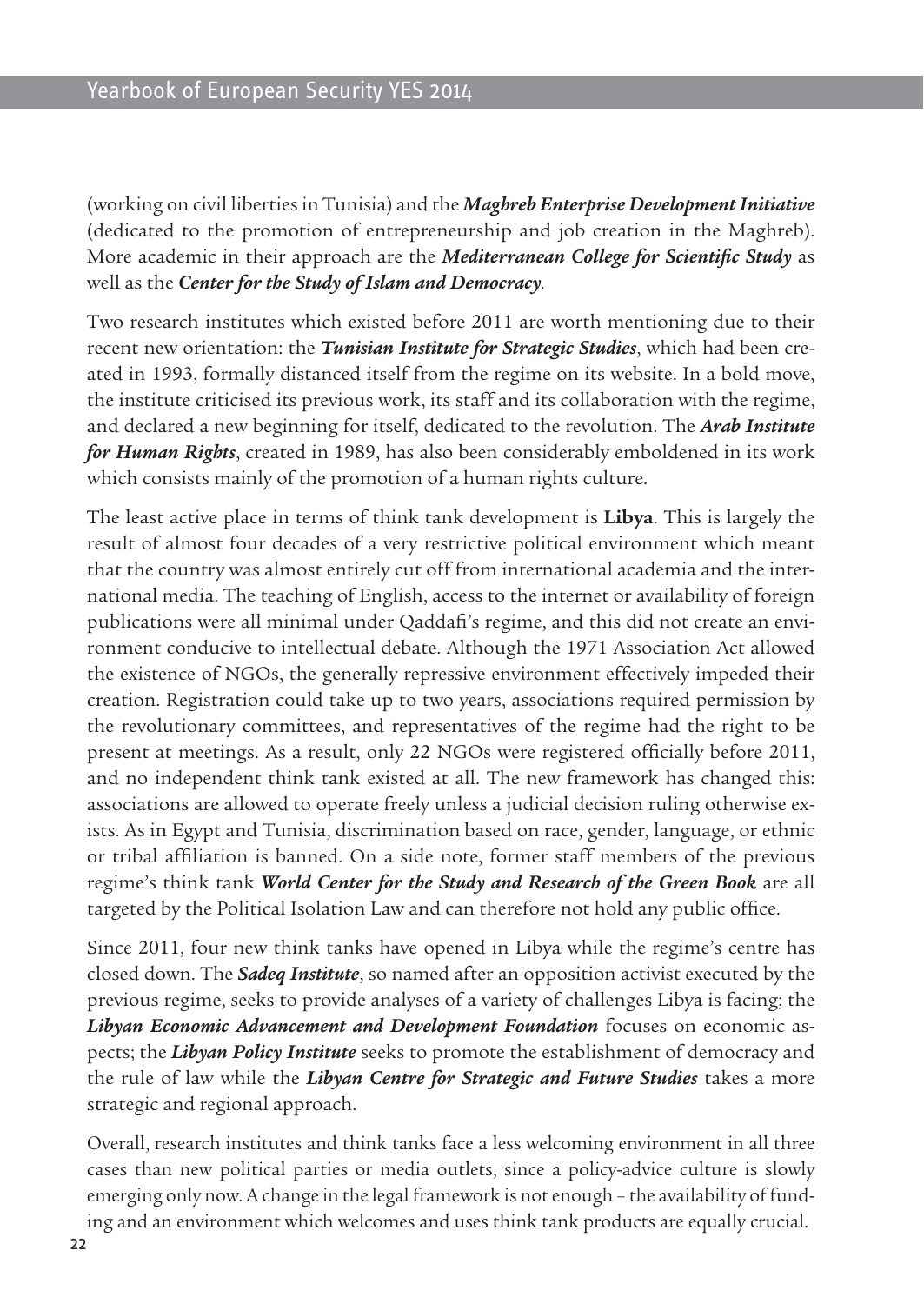## **Media**

In democratic societies, the media play an important role: they raise awareness of political and social issues, inform audiences on current topical issues and create a platform for debate. By and large, the media in the countries surveyed here were subject to varying degrees of political control and could act only in a limited way as conduits of democratic discourse and values. This changed after 2011.

The **Egyptian** media landscape was already quite diverse before the revolution. Not only state newspapers, but also political party publications, independent as well as international newspapers, were allowed. There was also a large number of TV channels. Radio stations were either controlled by the government or only broadcast music. However, the various media outlets that existed were subject to strict regulations: even though press freedom was guaranteed in Law 96/96 on the media, the law also included penalties for journalists who overstep the limits of 'acceptable reporting'. This term could be interpreted freely by the Supreme Press Council and the Egyptian Radio and Television Union (ERTU). Furthermore, the government could punish political criticism under the emergency law and ERTU did not allow news programmes on non-governmental TV channels. The media therefore succumbed to self-censorship in order not to lose their licence or to avoid prosecution and as a consequence could not report freely or honestly on political affairs. This legal framework has not yet been completely revised. Broadcast media, for example, are still under the supervision of ERTU which is affiliated with the Ministry of Information. Nevertheless, there has been a change in the application of the legal framework and in the way the media act.

With around 90% of Egyptians owning a TV, television is the main source of information in Egypt and therefore has considerable influence. Given an illiteracy rate of 40%, fewer people can be reached via print media or the internet. This is probably one of the reasons why there has been less of an increase in print outlets than in TV channels. Already in the last few years before the revolution, there had been an increase in Free-to-Air (FTA) satellite channels in Egypt which led to the emergence of a new public sphere. After the revolution, this increase was all the more pronounced: between the beginning of the revolution and July 2011, 16 new FTA channels were launched.

This trend was not entirely new, however; shortly before the revolution a restoration of freedom of political expression in both broadcast and print media could gradually be observed. Newspapers could cover political events in the country more freely and did so in the days and weeks leading up to the revolution.

Political topics continued to be treated in the media and this influenced politics directly: during a talk show on 'ONTV' on 2 March 2011, for example, the novelist Alaa Alaswani told the Interim Government's Prime Minister Ahmed Shafiq that he would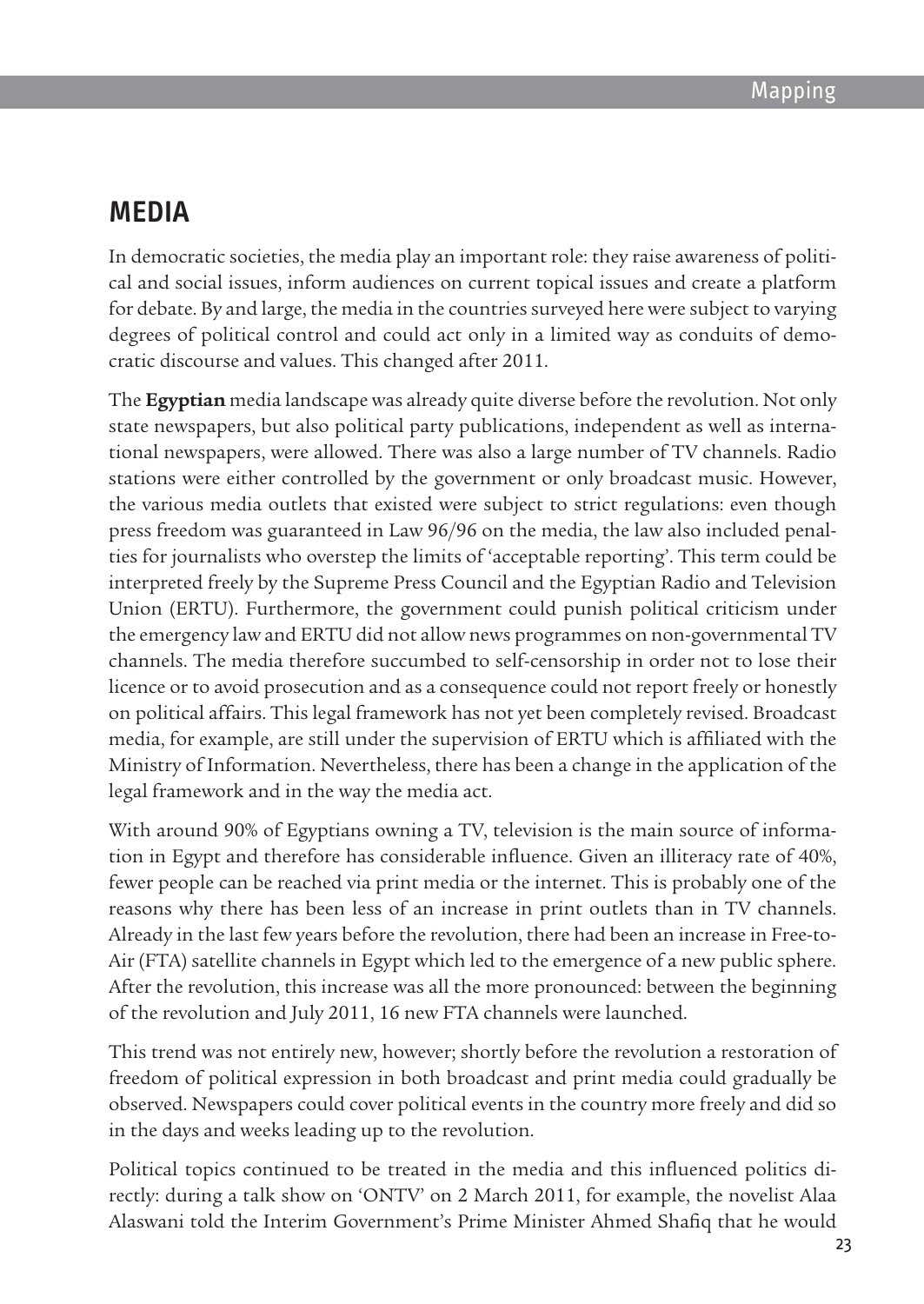go to Tahrir Square to force him to resign whereupon Shafiq lost his temper. The fact that Shafiq had to resign the next day shows the powerful influence wielded by television in the aftermath of the revolution.

In the post-2011 environment, politics continued to be discussed on Egyptian TV: on 11 May 2012, a presidential candidate debate was aired for the first time in Egypt, highlighting how television has become a political space. Furthermore, new TV channels like *Al Tahrir* or *Misr 25* (founded by the Muslim Brotherhood), have the clear goal of providing the public with political discussions and information. In addition, a daily newspaper, also called *Al Tahrir*, was launched with the objective of providing deeper analysis of the political news.

While most of the newspapers created after the revolution had a political objective, many TV channels launched after the revolution do not have political information as a goal. Some TV channels transmit the political messages of their owners while others were founded by businessmen that were close to the Mubarak regime. Naguib Sawiris, who already owned several channels before the revolution, founded two new channels that serve the political interests of his Free Egyptians Party. Muhammed Al-Amin Ragab, who was close to Mubarak, founded the Capital Broadcasting Centre (CBC) and employed journalists who were accused of having connections with the Mubarak regime.

Because of the politicisation of the media since the revolution, political tensions are now also reflected in media organs: they are often either pro-Muslim or pro-military. While channels like *Misr 25* clearly support the Muslim stance in society**,** *Al Nahar* or CBC position themselves as pro-military.

Furthermore, despite important advances, censorship and self-censorship still exist. In 2012, a National Military Media Committee was created. It censored the media by counteracting 'biased media coverage' with regard to the military and led to a partial return of self-censorship. These problems still exist today: after the toppling of President Morsi in summer 2013, the Muslim Brotherhood channel *Misr 25* and several other Islamic channels were taken off air. The popular comedy programme *Al Bernameg* also had to stop transmitting after the comedian Bassem Youssef criticised General Al Sisi. In December 2013, two *Al Jazeera* journalists were arrested for conspiracy with terrorists and alleged links to the Muslim Brotherhood. Thus, the media are again subject to restraints in their political reporting and Reporters Without Borders (RWB) estimates that media freedom has declined since the days before the revolution.

Another problem is that of the financial difficulties facing new media. The TV channel *Al Tahrir* for example had problems finding enough investors for their politically focussed programme. Many new channels are constrained by small budgets, resulting in a predominance of political talk shows in their programming. However, the talk shows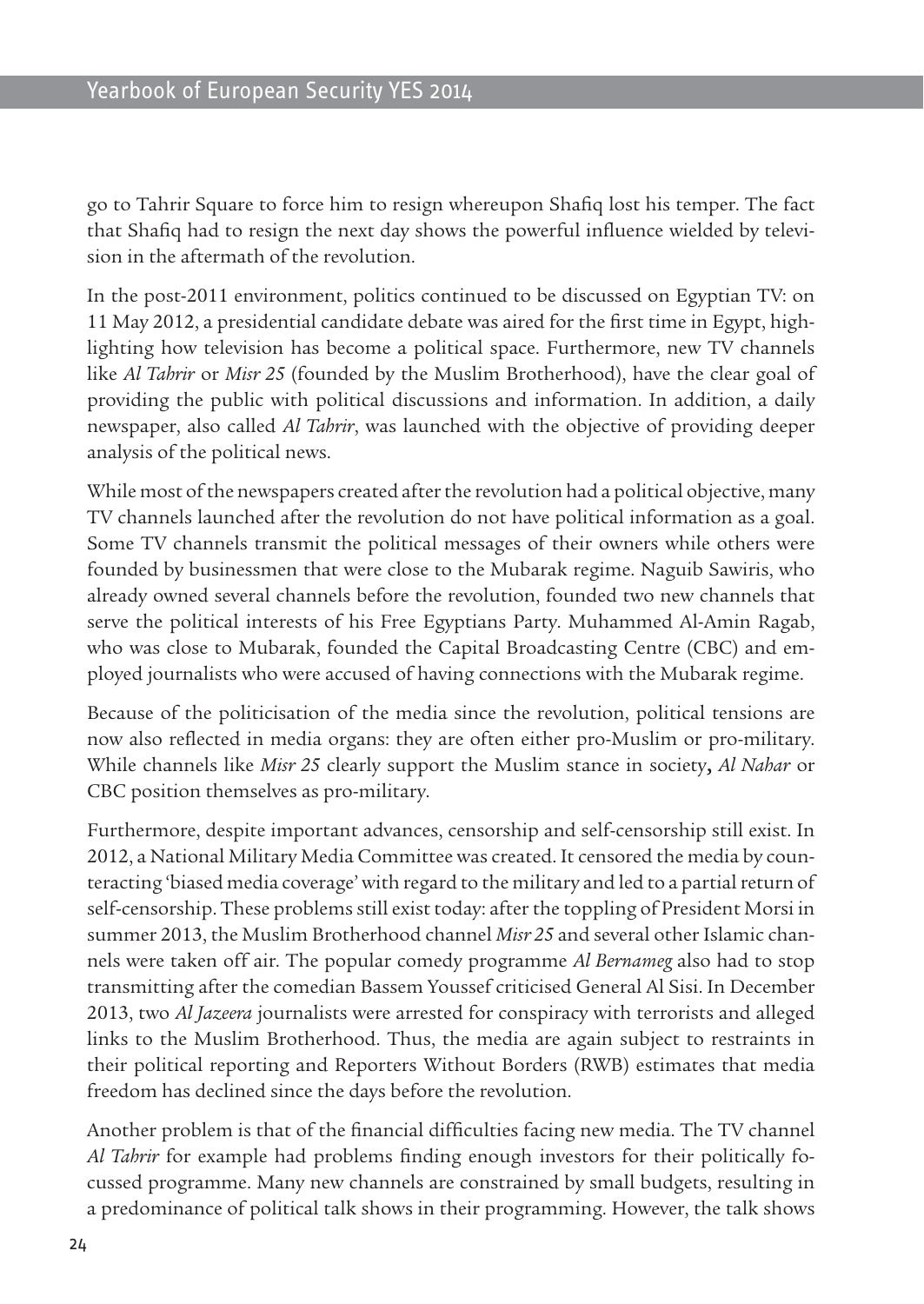at the same time offer the possibility to democratise political participation by including the public in discussions.

Finally, as a lot of the new actors do not have previous experience in journalism, they often do not comply with professional standards. As the media were not free under Mubarak, even experienced journalists are not used to working independently and without self-censorship. This tendency is reinforced by the fact that criticising the government can still result in being put under pressure or indeed being prosecuted.

Before the revolution, the **Tunisian** media were among the most heavily censored in the Arab world. Private media were not allowed to report on politics and were controlled by the Agency of External Communication. Thus, the media were not able to report openly or honestly on politics. The press was regulated by a very restrictive press code (Law 1975-32). There were two state and two private television channels, the latter with a strong connection to the regime, and 12 radio stations, two of which were owned by the state. Print media consisted of publications that were directly run by the state or by the ruling party, private ones that had strong ties with the regime and opposition newspapers that had to contend with strong economic pressures applied by the regime.

After the Revolution, the National Authority for the Reform of Information and Communication (INRIC) drafted two decrees: Decree 115/2011 on the press, printing and publishing and Decree 116/2011 on audio-visual communication and its regulatory authority. They are both less restrictive than the laws that existed prior to the revolution. The government was at first reluctant to implement the new decrees, hence they were only implemented in 2013. The Penal Code, however, still contains provisions that can lead to the imprisonment of journalists.

97% of Tunisians access information largely through television. In post-revolution Tunisia, there is still a state-run TV station that is theoretically controlled by the government, but which in practice does not always support it in its programmes. Overall, the increase in the number of broadcast media outlets has not been very pronounced. Up until September 2011, INRIC had granted five new licences for television channels. However, contentwise there has been a change in what is being discussed in the media. Compared to the situation prior to the 'Jasmine revolution', when political discussions were completely absent from the media, the media has become highly politicised. As a result the media now reflect the political tensions in the country between Islamists and secularists.

In the Tunisian radio sector there have been more new developments since the revolution than in the television sector. Twelve private radio stations started transmitting after the revolution. Now, there are several radio stations that focus on political issues.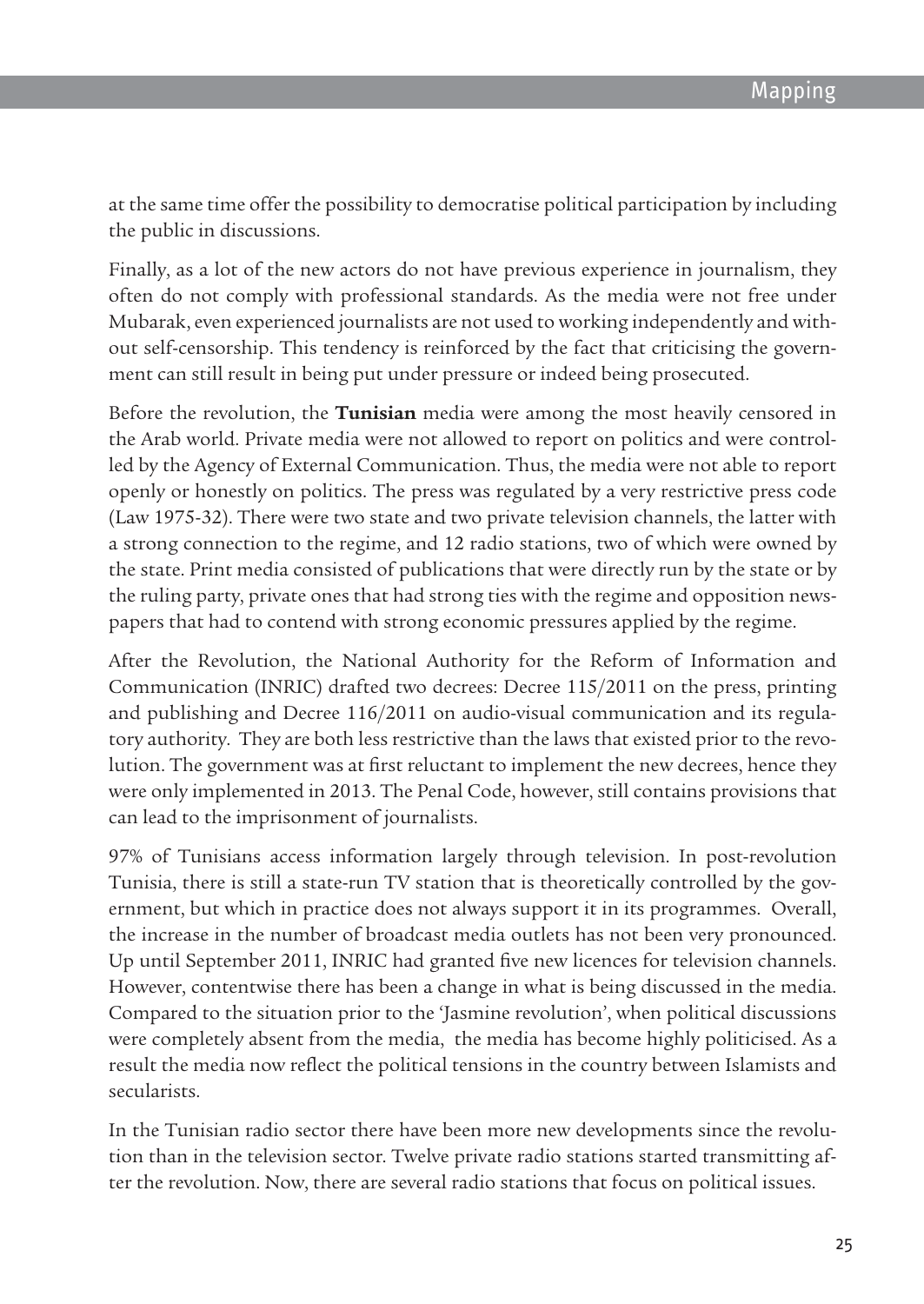The newspapers that were previously owned by the ruling party were shut down after the 2011 uprising. The INRIC counted 228 new print publications in Tunisia after the revolution, but most of them did not survive the first year as they often had severe financial problems and could not compete with the established print publications. The old publications continue to be the most popular ones. Thus, there has not been a lot of change in the print media.

As investors prefer to cooperate with the old, established media, new media often have to contend with financial problems. In the radio sector, this leads to problems in particular for the few existing associative radios that do not have a financially stable foundation. *Sawt al Manejem***,** for example, a new associative radio station that mainly works with young volunteers on post-revolutionary issues, is grappling with serious financial problems.

The low number and the rather lacklustre performance of new Tunisian media can also be explained by the fact that Tunisians have access to French-speaking media and tend to trust them more than the Tunisian media after years of censorship and suppression.

All in all, the situation of the media in Tunisia has improved since the revolution. There is less state control. However, the private media that existed before the revolution are still in the hands of the same owners, and their practices have largely remained the same. On top of this, journalists still face violence and the media have to cope with the limited professionalism of many journalists, a result of years of repression. Furthermore, there has not been a significant increase in new media. Therefore, the Tunisian media cannot yet be described as an independent political actor. The media discuss political topics, but they do not yet exert a real influence on the political sphere.

**Libya** resembles the other two cases in that the media were under the strict control of the state before 2011. The press law and the penal code were very restrictive and did not allow independent journalism. There had been a short, controlled period of liberalisation instigated by Saif al-Islam in 2007 but it was ended by Qaddafi in 2009 because several newspapers and TV channels had overstepped the limits of what was acceptable to him. Although the media landscape was very restrictive, satellite TV and particularly *Al Jazeera* became very popular in Libya in the years before the revolution and already introduced an element of change in the Libyan media landscape.

After the elections, the GNC recreated the Ministry of Information that had been abolished directly after the revolution. This was criticised as a step backwards, as the Ministry of Information had a very repressive role before the revolution. Nevertheless, the media are less controlled than before.

Taking into consideration the radical restrictions imposed upon the media before the revolution, the change in Libya has been very impressive. Already during the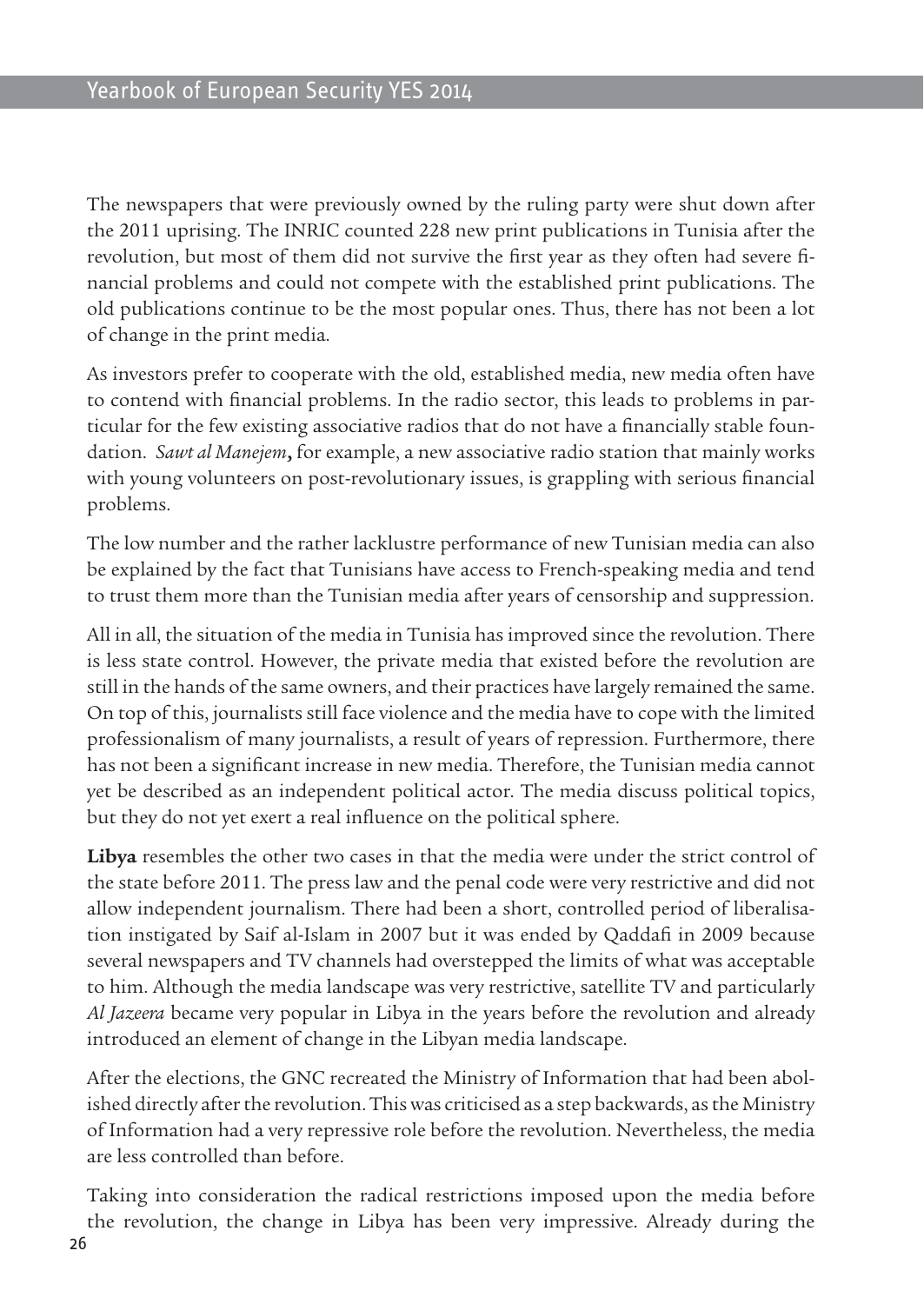revolution, the new media landscape was characterised by an unprecedented pluralism. The Libyan media were actively contributing to political information and debate even before a new political system was established. In July 2012, different observers had already identified 200 radio stations and between 200 and 400 new newspapers. Many of those who began working in the media sector had no previous experience and no stable financial background. Furthermore, the large increase in media did not match the actual demand of the Libyan public who were not used to such a wide range of choice in media outlets. Therefore, many of the new media that mushroomed during and after the revolution were forced to close down. There still is a variety of staterun, independent and local media. Thus the media landscape is more diverse than before the revolution.

After the revolution, Gaddafi's main propaganda channel *Al-Libya* was taken over by the rebels. The staff remained but the content of the channel changed overnight. In May 2013, there were 23 TV channels in Libya, many of them new. Most of those channels try to address political issues and perform a political role. *Libya al-Hurra TV,* one of the first new channels that sprang up after the revolution, clearly showed the importance of this political role when it launched a televised appeal asking the population to disarm and turn in their weapons. In response to this appeal, a lot of weapons were handed over to the army. This example shows the practical influence that the media had in the wake of the revolution. Another TV channel that contributed to the political sphere after the revolution was *Tobacts TV*. Founded in July 2011, this channel broadcasts short animated films about the new political system, and other topics of interest in order to foster political awareness in the Libyan public.

Another sign of the democratisation and political role of the media since the revolution is the sudden emergence of political talk-shows on Libyan TV. The talk-show format not only allows very controversial topics to be discussed but also serves as a public forum for debate on important political topics.

Already during the revolution, most of the state-run radio stations were occupied and swiftly changed their programming, and several new radio stations were created. Many of them had political goals. *Radio Free Libya Misrata,* for example, covers political issues by conducting interviews with politicians and rebels and *Radio Shabab*, a new radio station, aims at educating young people about democracy by hosting a political talk show and conducting interviews.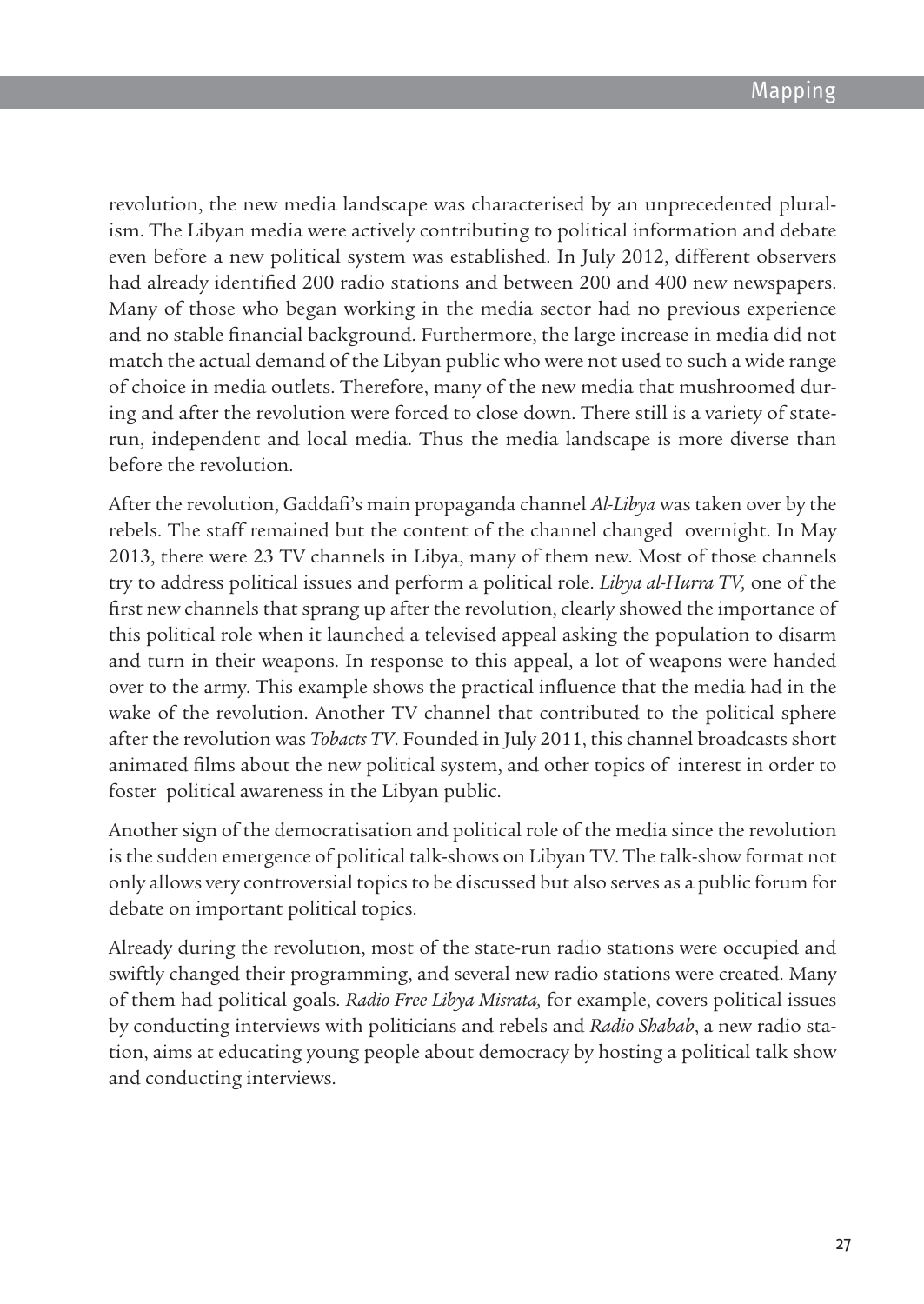

## **TABLE 4: MEDIA COMPARISON<sup>5</sup>**

<sup>5.</sup> Source: EUISS; Reporters Without Borders.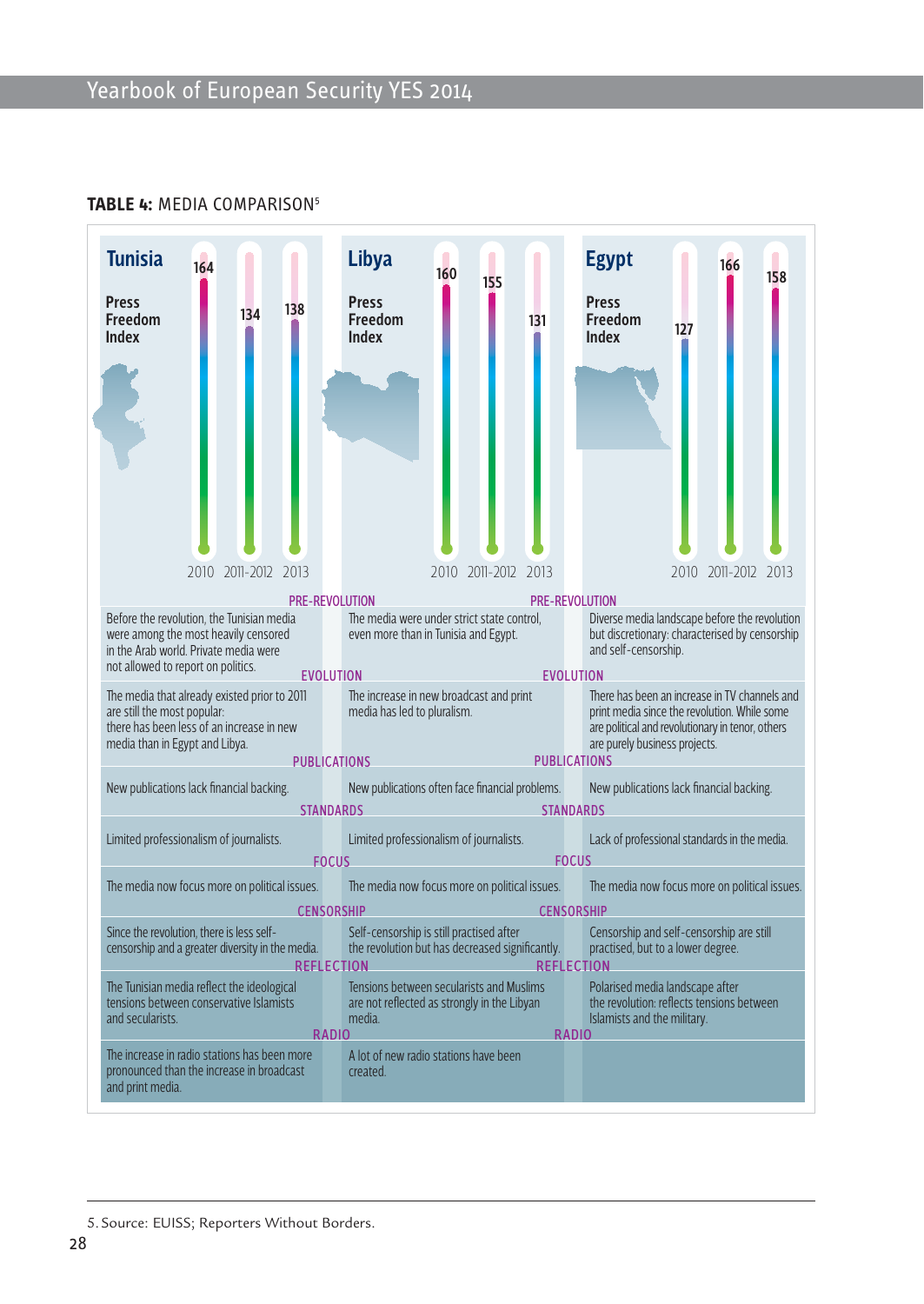There has been a massive increase in the number of newspapers since the revolution. In a society where few people were used to reading newspapers, many new publications vanished soon after having been created as they turned out to be financially unsustainable. This high turnover makes it difficult to keep track of the existing number of newspapers.

The number of newly-founded print publications largely exceeds those that already existed before the revolution. A lot of them are very innovative and try to play a political role. A good example for this is *Al-Sawt*. In order to give a voice to the population, in the early days of the revolution when the governnment had closed down mail and internet access they installed a mailbox on Freedom Square in Benghazi where people could submit their thoughts, ideas and even articles. They published various submissions and in this way contributed to the open discussion of politics and democracy.

Although the situation of the media in Libya has improved and new media have emerged as a political force, there are still some problems that have to be resolved. Many journalists have not yet adapted to the new climate of freedom. In the immediate aftermath of the revolution, in particular, there were still unspoken red lines. This was demonstrated by Law No. 37 which was passed in 2012: it prohibited the glorification of Qaddafi and criticism of the revolution. Although this law has been revoked by the Supreme Court, it shows that the habit of censorship still casts a long shadow even today.

Finally, there is a strong divide between the journalists who were already active under Qaddafi and the 'newcomers' who are claiming their space in the emerging media landscape but who often lack media experience.

Despite these remaining challenges, the Libyan media landscape has changed, gaining in political freedom and influence since the revolution. As the Libyan media were very restricted before the revolution, the change is even more pronounced than in Egypt and Tunisia.

## **Conclusion**

The events of 2011 have had repercussions on the three categories of institutions studied here on two levels: on the one hand, they have engendered a sense of political liberty which has spawned the emergence of new actors and entities participating in the political debate in different forms; on the other hand, they have initiated tangible changes in legal and economic terms facilitating the emergence of such actors. More often than not, the psychological effect generated by the revolutions has played the more important role in this process, while legal changes have followed, rather than preceded, the advent of new participants in the political dialogue of the states concerned.